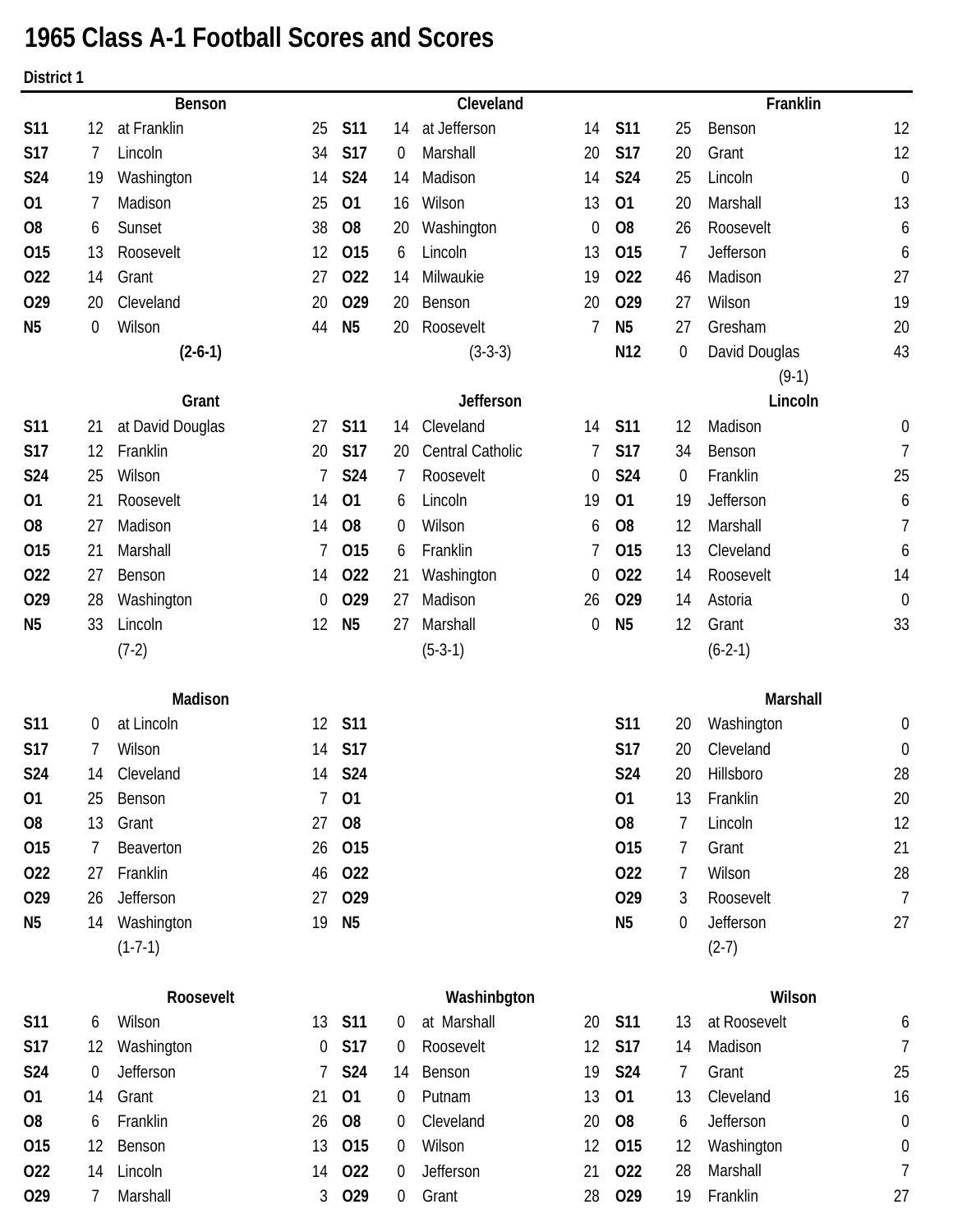| N <sub>5</sub>  | 7                | Cleveland            | 20               | N <sub>5</sub> | 19             | Madison        | 14 | N <sub>5</sub> | 44 | Benson         | $\boldsymbol{0}$ |
|-----------------|------------------|----------------------|------------------|----------------|----------------|----------------|----|----------------|----|----------------|------------------|
|                 |                  | $(1-7-1)$            |                  |                |                | $(1-8)$        |    |                |    | $(6-3)$        |                  |
| District 2      |                  |                      |                  |                |                |                |    |                |    | Estacfada      |                  |
| S10             | 0                | Canby<br>at Reynolds | 48               | S10            |                |                |    | S10            | 12 | at Molalla     | 28               |
| <b>S17</b>      | 0                | Parkrose             | 35               | <b>S17</b>     |                |                |    | <b>S17</b>     | 0  | Sandy          | 13               |
| S24             | 7                | Molalla              | 46               | S24            |                |                |    | <b>S24</b>     | 8  | Wy'east        | 20               |
| 01              | 12               | Sandy                | 24               | 01             |                |                |    | 01             | 6  | Silverton      | 53               |
| O <sub>8</sub>  | 6                | Silverton            | 32               | O <sub>8</sub> |                |                |    | O <sub>8</sub> | 7  | Jesuit         | 40               |
| 015             | $\boldsymbol{0}$ | <b>Jesuit</b>        | 40               | 015            |                |                |    | 015            | 13 | The Dalles     | 14               |
| 022             | 25               | The Dalles           | 32               | 022            |                |                |    | 022            | 6  | Reynolds       | 41               |
| 029             | $\boldsymbol{0}$ | <b>Wy'east</b>       | 19               | 029            |                |                |    | 029            | 0  | Parkrose       | 14               |
| N <sub>5</sub>  |                  | Estacada             |                  |                |                |                |    | N <sub>5</sub> |    |                |                  |
|                 | 0                |                      | 6                | N <sub>5</sub> |                |                |    |                | 6  | Canby          | $\mathbf 0$      |
|                 |                  | $(0-9)$              |                  |                |                |                |    |                |    | $(1-8)$        |                  |
|                 |                  | <b>Jesuit</b>        |                  |                |                | Molalla        |    |                |    | Parkrose       |                  |
| S10             | 33               | Sandy                | 6                | S10            | 28             | Estacada       | 12 | S10            | 12 | The Dalles     | 0                |
| <b>S17</b>      | 47               | Silverton            | 12               | <b>S17</b>     | $\overline{0}$ | Wy'east        | 12 | <b>S17</b>     | 35 | Canby          | $\boldsymbol{0}$ |
| <b>S24</b>      | 7                | Reynolds             | 19               | <b>S24</b>     | 46             | Canby          |    | <b>S24</b>     | 18 | Silverton      | 19               |
| 01              | 31               | Parkrose             | 6                | 01             | 13             | The Dalles     | 6  | 01             | 6  | Jesuit         | 31               |
| O <sub>8</sub>  | 40               | Estacada             | 7                | O <sub>8</sub> | 21             | Reynolds       | 34 | O <sub>8</sub> | 13 | Sandy          | $\boldsymbol{0}$ |
| 015             | 40               | Canby                | 0                | 015            | 15             | Parkrose       | 25 | 015            | 25 | Molalla        | 15               |
| 022             | 46               | Molalla              | 6                | 022            | 6              | Jesuit         | 46 | 022            | 0  | <b>Wy'east</b> | 15               |
| 029             | 20               | The Dalles           | 0                | 029            | 21             | Silverton      | 7  | 029            | 14 | Estacada       | $\boldsymbol{0}$ |
| N <sub>5</sub>  | 35               | <b>Wy'east</b>       | 7                | N <sub>5</sub> | 14             | Sandy          | 13 | N <sub>5</sub> | 7  | Reynolds       | 40               |
|                 |                  | $(8-1)$              |                  |                |                | $(5-4)$        |    |                |    | $(5-4)$        |                  |
|                 |                  | Reynolds             |                  |                |                | Sandy          |    |                |    | Silverton      |                  |
| S10             | 40               | Canby                | $\overline{0}$   | S10            | 6              | at Jesuit      | 33 | S10            | 7  | Wy'east        | 13               |
| <b>S17</b>      | 40               | The Dalles           | 20               | <b>S17</b>     | 13             | Estacada       | 0  | <b>S17</b>     | 12 | Jesuit         | 47               |
| S24             | 19               | Jesuit               | 7                | <b>S24</b>     | $\overline{0}$ | The Dalles     |    | <b>S24</b>     | 19 | Parkrose       | 18               |
| 01              | 26               | <b>Wy'east</b>       | $\boldsymbol{0}$ | 01             | 24             | Canby          | 12 | 01             | 53 | Estacada       | 6                |
| O <sub>8</sub>  | 34               | Molalla              | 21               | O <sub>8</sub> | $\overline{0}$ | Parkrose       | 13 | <b>O8</b>      | 32 | Canby          | 6                |
| 015             | 20               | Silverton            | 13               | 015            | 6              | <b>Wy'east</b> | 20 | 015            | 13 | Reynolds       | 20               |
| 022             | 28               | Estacada             | 6                | 022            | 19             | Silverton      | 6  | 022            | 6  | Sandy          | 19               |
| 029             | 13               | Sandy                | 0                | 029            | $\overline{0}$ | Reynolds       | 13 | 029            | 7  | Molalla        | 21               |
| N <sub>5</sub>  | 41               | Parkrose             | 7                | N <sub>5</sub> | 13             | Molalla        | 14 | N <sub>5</sub> | 27 | The Dalles     | 20               |
| N <sub>12</sub> | 7                | McMinnville          | $\boldsymbol{0}$ |                |                |                |    |                |    |                |                  |
| N <sub>20</sub> | 20               | Pendleton            | $\boldsymbol{0}$ |                |                |                |    |                |    |                |                  |
| N27             | 13               | David Douglas        | 20               |                |                |                |    |                |    |                |                  |
|                 |                  | $(6-3)$              |                  |                |                | $(3-6)$        |    |                |    | $(4-5)$        |                  |
|                 |                  |                      |                  |                |                |                |    |                |    |                |                  |
|                 |                  | The Dalles           |                  |                |                |                |    |                |    | Wy'east        |                  |
| S10             | $\overline{0}$   | at Parkrose          | 12               |                |                |                |    | S10            | 13 | at Silverton   | 7                |
| <b>S17</b>      | 20               | Reynolds             | 40               |                |                |                |    | S17            | 12 | Molalla        | 0                |
| <b>S24</b>      | $\overline{7}$   | Sandy                | $\boldsymbol{0}$ |                |                |                |    | S24            | 20 | Estacada       | 8                |

**O1** 6 Molalla 13 **O1** 0 Reynolds 26 **O8** 6 Wy'east 19 **O8** 19 The Dalles 6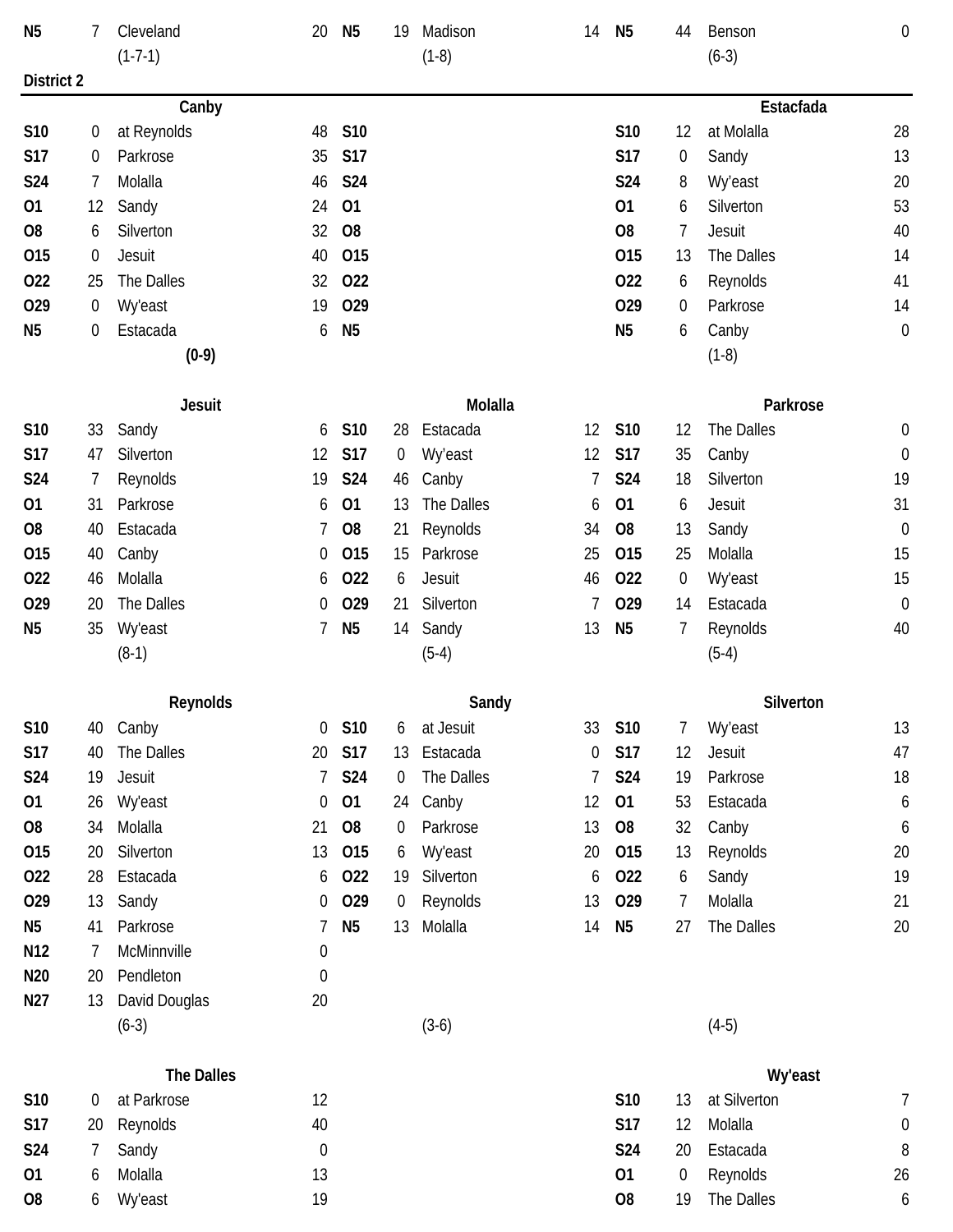| 015            |                | 14 Estacada  | 13 | 015            | 20 Sandy      |    |
|----------------|----------------|--------------|----|----------------|---------------|----|
| 022            |                | 32 Canby     | 25 | 022            | 15 Parkrose   |    |
| 029            | $\overline{0}$ | Jesuit       | 20 | 029            | 19 Canby      |    |
| N <sub>5</sub> |                | 20 Silverton | 27 | N <sub>5</sub> | <b>Jesuit</b> | 35 |
|                |                | $(3-6)$      |    |                | $(6-3)$       |    |

|     | OI5 14 ESIACAQA | -13 |     | UI5 20 Sandy | O              |
|-----|-----------------|-----|-----|--------------|----------------|
| 022 | 32 Canby        | 25  | 022 | 15 Parkrose  | $\overline{0}$ |
| 029 | 0 Jesuit        | 20  | 029 | 19 Canby     | $\overline{0}$ |
| N5  | 20 Silverton    | 27  | N5  | Jesuit       | 35             |
|     | $(3-6)$         |     |     | $(6-3)$      |                |

|                 |    | Astoria              |                |                |    |                         |    |                 |    | <b>Beaverton</b> |                  |
|-----------------|----|----------------------|----------------|----------------|----|-------------------------|----|-----------------|----|------------------|------------------|
| S10             | 18 | Sunset               | 14             | <b>S10</b>     |    |                         |    | <b>S10</b>      | 20 | at Milwaukie     | $\overline{7}$   |
| S18             | 7  | Centennial           | $\overline{0}$ | <b>S17</b>     |    |                         |    | <b>S17</b>      | 20 | Gresham          | 13               |
| S24             | 6  | Putnam               | 12             | <b>S24</b>     |    |                         |    | <b>S24</b>      | 0  | Sunset           | $\mathbf 0$      |
| 01              | 7  | Hillsboro            | 41             | 01             |    |                         |    | 01              | 13 | Central Catholic | 7                |
| O <sub>8</sub>  | 19 | Gresham              | 21             | O <sub>8</sub> |    |                         |    | O <sub>8</sub>  | 0  | David Douglas    | 13               |
| 015             | 6  | David Douglas        | 29             | 015            |    |                         |    | 015             | 26 | Madison          | $\overline{1}$   |
| 022             | 0  | Central Catholic     | 26             | 022            |    |                         |    | 022             | 6  | Centennial       | $\boldsymbol{0}$ |
| 029             | 0  | Lincoln              | 14             | 029            |    |                         |    | 029             | 33 | Clackamas        | 6                |
| N <sub>5</sub>  | 0  | Beaverton            | 22             | N <sub>5</sub> |    |                         |    | N <sub>5</sub>  | 22 | Astoria          | $\boldsymbol{0}$ |
|                 |    | $(2-7)$              |                |                |    |                         |    |                 |    | $(7-1-1)$        |                  |
|                 |    | Centennial           |                |                |    | <b>Central Catholic</b> |    |                 |    | Clackamas        |                  |
| S <sub>10</sub> | 6  | Hillsboro            | 26             | S10            | 34 | Gresham                 | 13 | S10             | 14 | Putnam           | 7                |
| S18             | 0  | Astoria              |                | <b>S17</b>     | 7  | Jefferson               | 20 | S <sub>18</sub> | 0  | Sunset           | 25               |
| S24             | 12 | Gresham              | 0              | S24            | 12 | David Douglas           | 28 | <b>S24</b>      | 19 | Milwaukie        | $\overline{1}$   |
| 01              | 7  | Sunset               | 6              | 01             |    | Beaverton               | 13 | 01              | 7  | David Douglas    | 20               |
| O <sub>8</sub>  | 7  | Clackamas            | 0              | O <sub>8</sub> | 28 | Hillsboro               | 14 | O <sub>8</sub>  | 0  | Centennial       | $\overline{1}$   |
| 015             | 6  | Milwaukie            | 19             | 015            | 14 | Putnam                  | 13 | 015             | 0  | Hillsboro        | 14               |
| 022             | 0  | Beaverton            | 6              | 022            | 26 | Astoria                 | 0  | 022             | 0  | Gresham          | 19               |
| 029             | 6  | Central Catholic     | 14             | 029            | 14 | Centennial              | 6  | 029             | 6  | Beaverton        | 33               |
| N <sub>5</sub>  | 6  | Putnam               | 6              | N <sub>5</sub> | 16 | Clackamas               | 7  | N <sub>5</sub>  | 7  | Central Catholic | 16               |
|                 |    | $(3-5-1)$            |                |                |    | $(6-3)$                 |    |                 |    | $(2-7)$          |                  |
|                 |    | <b>David Douglas</b> |                |                |    | Gresham                 |    |                 |    | <b>Hillsboro</b> |                  |

| <b>S10</b>      | 27 | Grant                   | 21             | <b>S10</b>     | 13.            | at Central Catholic | 34              | <b>S10</b>      | 26 | at Centennial           | t  |
|-----------------|----|-------------------------|----------------|----------------|----------------|---------------------|-----------------|-----------------|----|-------------------------|----|
| <b>S17</b>      | 14 | Milwaukie               | $\overline{0}$ | S17            | 13             | Beaverton           | 20              | S17             | 19 | Putnam                  |    |
| S <sub>24</sub> | 28 | <b>Central Catholic</b> |                | 12 <b>S24</b>  | $\overline{0}$ | Centennial          | 12 <sup>°</sup> | <b>S24</b>      | 28 | Marshall                | 20 |
| 01              | 20 | Clackamas               |                | 7 01           | 13             | Milwaukie           | 19              | 01              | 41 | Astoria                 |    |
| O <sub>8</sub>  | 13 | Beaverton               | $\Omega$       | <b>O8</b>      | 21             | Astoria             | 19              | O <sub>8</sub>  | 14 | <b>Central Catholic</b> | 28 |
| 015             | 29 | Astoria                 |                | 6 015          | $\Omega$       | Sunset              | 14              | 015             | 14 | Clackamas               | C  |
| 022             | 46 | Putnam                  |                | 7 022          | 19             | Clackamas           | $\overline{0}$  | 022             | 14 | Sunset                  | Ć  |
| O <sub>29</sub> | 61 | Gresham                 |                | 7 029          | 7              | David Douglas       | 61              | O <sub>29</sub> | 24 | Milwaukie               | С  |
| N <sub>5</sub>  | 27 | Hillsboro               | 14             | N <sub>5</sub> | 20             | Franklin            | 27              | N <sub>5</sub>  | 14 | David Douglas           | 27 |
| N <sub>12</sub> | 43 | Franklin                | 0              |                |                | $(2-7)$             |                 |                 |    | $(7-2)$                 |    |
| N <sub>19</sub> | 19 | <b>Grants Pass</b>      |                |                |                |                     |                 |                 |    |                         |    |
| N27             | 20 | Reynolds                | 13             |                |                |                     |                 |                 |    |                         |    |
|                 |    | $(12-0)$                |                |                |                |                     |                 |                 |    |                         |    |

|  | avid Douglas |
|--|--------------|
|--|--------------|

| Milwaukie |     | Sunset       |     |                  |
|-----------|-----|--------------|-----|------------------|
| n n       | C10 | at Claskames | C10 | ot Actoria<br>11 |



**S10** 27 Grant 21 **S10** 13 at Central Catholic 34 **S10** 26 at Centennial 6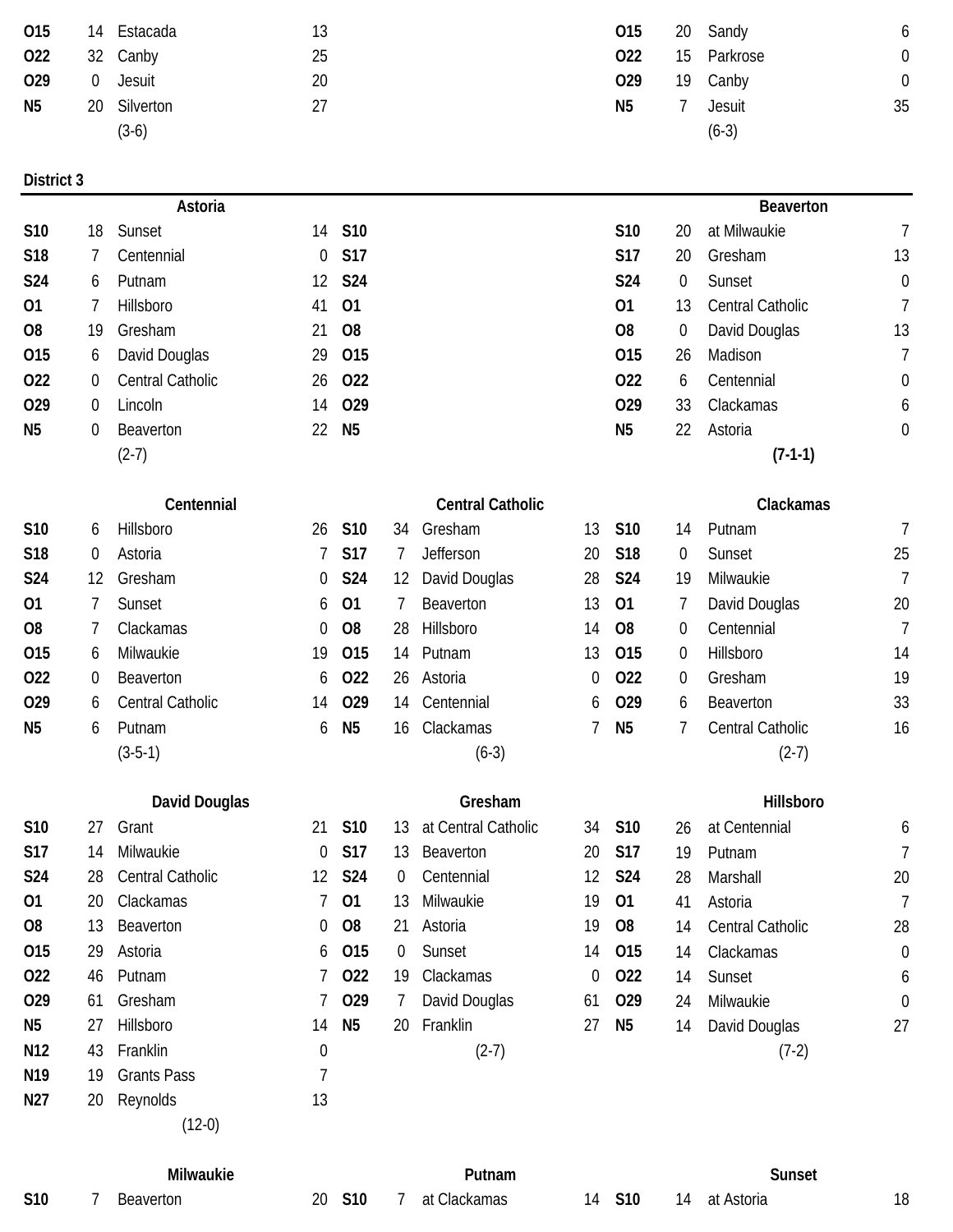| S17            | 0  | David Douglas       | 14               | <b>S17</b>      | 7              | Hillsboro           | 19 | <b>S18</b>     | 25             | Clackamas           | 0                |
|----------------|----|---------------------|------------------|-----------------|----------------|---------------------|----|----------------|----------------|---------------------|------------------|
| <b>S24</b>     | 7  | Clackamas           | 19               | <b>S24</b>      | 12             | Astoria             | 6  | S24            | 0              | Beaverton           | $\boldsymbol{0}$ |
| 01             | 19 | Gresham             | 13               | 01              | 13             | Washington          | 0  | 01             | 6              | Centennial          | 7                |
| O <sub>8</sub> | 12 | Putnam              | 21               | O <sub>8</sub>  | 21             | Milwaukie           | 12 | O <sub>8</sub> | 38             | Benson              | 6                |
| 015            | 19 | Centennial          | 6                | 015             | 13             | Central Catholic    | 14 | 015            | 14             | Gresham             | $\mathbf 0$      |
| 022            | 19 | Cleveland           | 14               | 022             | $\overline{1}$ | David Douglas       | 46 | 022            | 6              | Hillsboro           | 14               |
| 029            | 0  | Hillsboro           | 24               | 029             | 13             | Sunset              | 13 | 029            | 13             | Putnam              | 13               |
| N <sub>5</sub> | 7  | Sunset              | 26               | N <sub>5</sub>  | 6              | Centennial          | 6  | N <sub>5</sub> | 26             | Milwaukie           | $\overline{1}$   |
|                |    | $(3-6)$             |                  |                 |                | $(3-4-2)$           |    |                |                | $(4-3-2)$           |                  |
| District 4     |    |                     |                  |                 |                |                     |    |                |                |                     |                  |
|                |    | <b>Dallas</b>       |                  |                 |                |                     |    |                |                | <b>Forest Grove</b> |                  |
| S10            | 32 | at Forest Grove     | $\boldsymbol{0}$ |                 |                |                     |    | S10            | 0              | Dallas              | 32               |
| <b>S17</b>     | 7  | Lake Oswego         | 18               |                 |                |                     |    | <b>S17</b>     | 6              | Tillamook           | 34               |
| S24            | 7  | McMinnville         | 32               |                 |                |                     |    | S24            | 0              | Lake Oswego         | 52               |
| 01             | 13 | Tigard              | 7                |                 |                |                     |    | 01             | 6              | McMinnville         | 19               |
| O <sub>8</sub> | 32 | St. Helens          | 6                |                 |                |                     |    | O <sub>8</sub> | 13             | Tigard              | 27               |
| 015            | 19 | Oregon City         | 0                |                 |                |                     |    | 015            | 13             | St. Helens          | 27               |
| 022            | 34 | Newberg             | 14               |                 |                |                     |    | 022            | $\theta$       | <b>Oregon City</b>  | 19               |
| 029            | 28 | Tillamook           | 7                |                 |                |                     |    | 029            | 0              | West Linn           | $\overline{7}$   |
| N <sub>5</sub> | 20 | West Linn           | 6                |                 |                |                     |    | N <sub>5</sub> | 6              | Newberg             | 19               |
|                |    | $(7-2)$             |                  |                 |                |                     |    |                |                | $(0-9)$             |                  |
|                |    |                     |                  |                 |                |                     |    |                |                |                     |                  |
|                |    | Lake Oswego         |                  |                 |                | McMinnville         |    |                |                | Newberg             |                  |
| S10            | 33 | West Linn           | 30               | S <sub>10</sub> | 28             | at Oregon City      | 12 | S10            | $\prime$       | at St. Helens       | 13               |
| S17            | 18 | <b>Dallas</b>       | 7                | <b>S17</b>      | 34             | St. Helens          | 0  | <b>S17</b>     | 19             | Tigard              | 26               |
| S24            | 52 | <b>Forest Grove</b> | 0                | <b>S24</b>      | 32             | Dallas              |    | S24            | 0              | <b>Oregon City</b>  | 12               |
| 01             | 21 | Oregon City         | 12               | 01              | 19             | <b>Forest Grove</b> | 6  | 01             | 19             | West Linn           | 32               |
| O <sub>8</sub> | 20 | Newberg             | 7                | O <sub>8</sub>  | 27             | West Linn           | 0  | O <sub>8</sub> | 7              | Lake Oswego         | 20               |
| 015            | 13 | McMinnville         | 41               | 015             | 41             | Lake Oswego         | 13 | 015            | 6              | Tillamook           | 39               |
| 022            | 6  | Tigard              | 6                | 022             | 20             | Tillamook           | 13 | 022            | 14             | Dallas              | 34               |
| 029            | 19 | St. Helens          | 13               | 029             | 34             | Newberg             | 0  | 029            | $\overline{0}$ | McMinnville         | 34               |
| N <sub>5</sub> | 21 | Tillamook           | 19               | N <sub>5</sub>  | 19             | Tigard              | 21 | N <sub>5</sub> | 19             | <b>Forest Grove</b> | 6                |
|                |    | $(7-1-1)$           |                  | N12             | 0              | Reynolds            | 7  |                |                | $(1-8)$             |                  |
|                |    |                     |                  |                 |                | $(8-2)$             |    |                |                |                     |                  |
|                |    |                     |                  |                 |                |                     |    |                |                |                     |                  |
|                |    | <b>Oregon City</b>  |                  |                 |                | St. Helens          |    |                |                | <b>Tigard</b>       |                  |
| S10            | 12 | McMinnville         | 28               | S10             | 13             | Newberg             | 7  | S10            | 7              | at Tillamook        | 6                |
| S17            | 19 | West Linn           | 21               | <b>S17</b>      | 0              | McMinnville         | 34 | <b>S17</b>     | 26             | Newberg             | 19               |
| S24            | 12 | Newberg             | 0                | <b>S24</b>      | 13             | Tigard              | 28 | <b>S24</b>     | 28             | St. Helens          | 13               |
| 01             | 12 | Lake Oswego         | 21               | 01              | 14             | Tillamook           | 13 | 01             | 7              | <b>Dallas</b>       | 13               |
| O <sub>8</sub> | 26 | Tillamook           | 0                | O <sub>8</sub>  | 6              | Dallas              | 32 | O <sub>8</sub> | 27             | <b>Forest Grove</b> | 13               |
| 015            | 0  | <b>Dallas</b>       | 19               | 015             | 27             | <b>Forest Grove</b> | 13 | 015            | 19             | West Linn           | 30               |
| 022            | 19 | <b>Forest Grove</b> | 0                | 022             | 12             | West Linn           | 32 | 022            | 6              | Lake Oswego         | 6                |
| 029            | 6  | Tigard              | 4                | 029             | 13             | Lake Oswego         | 19 | 029            | 4              | Oregon City         | 6                |
| N <sub>5</sub> | 7  | St. Helens          | 16               | N <sub>5</sub>  | 16             | Oregon City         | 7  | N <sub>5</sub> | 21             | McMinnville         | 19               |
|                |    | $(4-5)$             |                  |                 |                | $(4-5)$             |    |                |                | $(5-3-1)$           |                  |
|                |    | Tillamook           |                  |                 |                |                     |    |                |                | <b>West Linn</b>    |                  |
| S10            | 6  | Tigard              | 7                |                 |                |                     |    | S10            | 30             | at Lake Oswego      | 33               |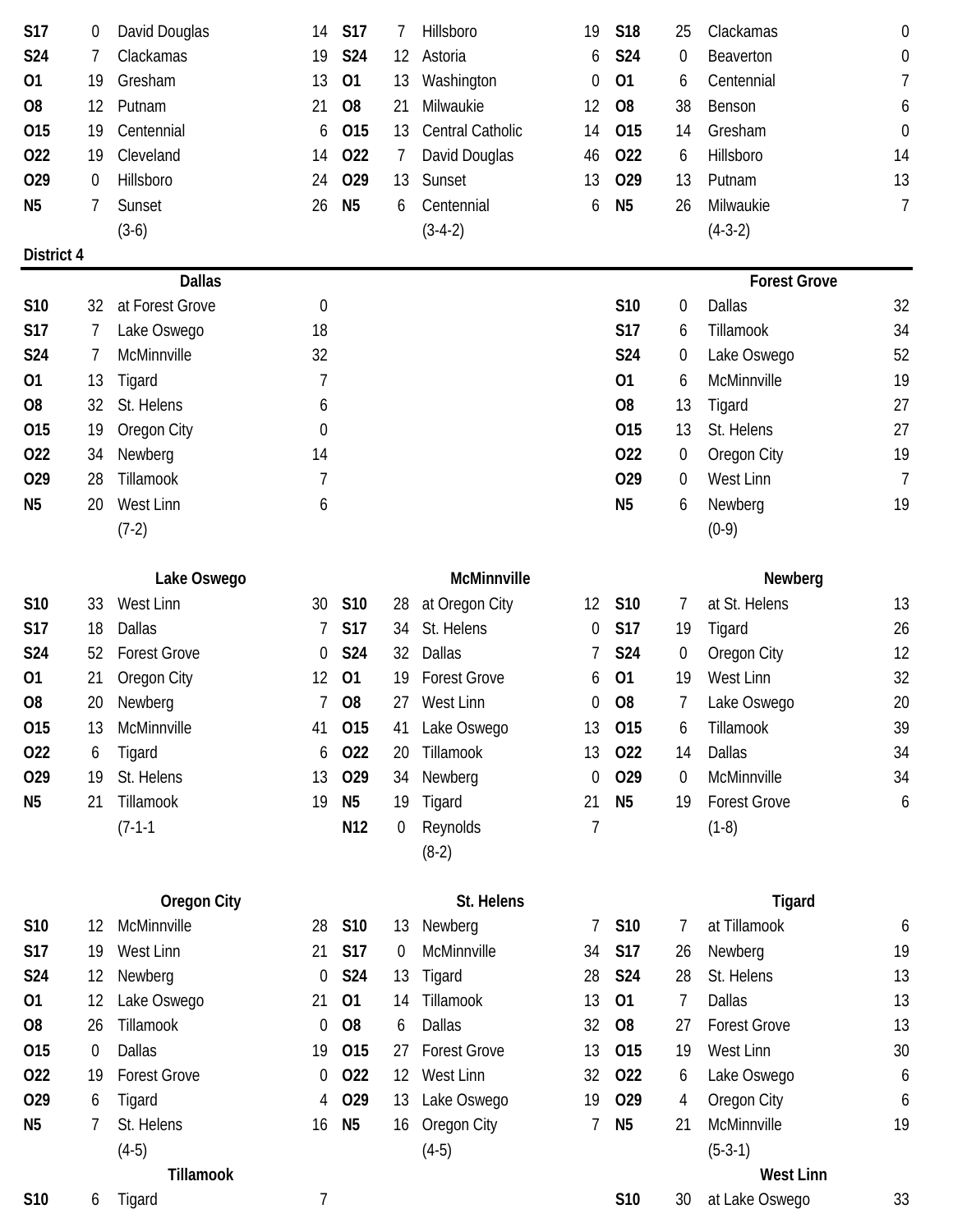| S17            | 34             | <b>Forest Grove</b>  | 6                |                |                   |                     |    | S17            | 21               | Oregon City          | 19               |
|----------------|----------------|----------------------|------------------|----------------|-------------------|---------------------|----|----------------|------------------|----------------------|------------------|
| S24            | 13             | West Linn            | 25               |                |                   |                     |    | S24            | 25               | Tillamook            | 13               |
| 01             | 13             | St. Helens           | 14               |                |                   |                     |    | 01             | 32               | Newberg              | 19               |
| O <sub>8</sub> | 0              | Oregon City          | 26               |                |                   |                     |    | O <sub>8</sub> | $\mathbf 0$      | McMinnville          | 27               |
| 015            | 39             | Newberg              | 6                |                |                   |                     |    | 015            | 30               | Tigard               | 19               |
| 022            | 13             | McMinnville          | 20               |                |                   |                     |    | 022            | 32               | St. Helens           | 12               |
| 029            | $\overline{7}$ | <b>Dallas</b>        | 28               |                |                   |                     |    | 029            | 7                | <b>Forest Grove</b>  | $\boldsymbol{0}$ |
| N <sub>5</sub> | 19             | Lake Oswego          | 21               |                |                   |                     |    | N <sub>5</sub> | 6                | <b>Dallas</b>        | 20               |
|                |                | $(2-7)$              |                  |                |                   |                     |    |                |                  | $(6-3)$              |                  |
| District 5     |                |                      |                  |                |                   |                     |    |                |                  |                      |                  |
|                |                | <b>Cottage Grove</b> |                  |                |                   |                     |    |                |                  | Marshfield           |                  |
| S10            | 7              | at Marshfield        | 18               |                |                   |                     |    | S10            | 18               | Cottage Grove        | 7                |
| <b>S17</b>     | 7              | Thurston             | 24               |                |                   |                     |    | <b>S17</b>     | $\boldsymbol{0}$ | Sheldon              | 20               |
| S24            | 19             | Springfield          | 14               |                |                   |                     |    | S24            | 4                | North Eugene         | $\boldsymbol{0}$ |
| 01             | 20             | North Bend           | 26               |                |                   |                     |    | 01             | 6                | Thurston             | 6                |
| O <sub>8</sub> | 7              | South Eugene         | $\boldsymbol{0}$ |                |                   |                     |    | O <sub>8</sub> | 19               | Willamette           | $\overline{1}$   |
| 015            | 6              | Roseburg             | $\overline{7}$   |                |                   |                     |    | 015            | 21               | South Eugene         | 20               |
| 022            | 6              | Sheldon              | 27               |                |                   |                     |    | 022            | 28               | Springfield          | $\boldsymbol{0}$ |
| 029            | 6              | North Eugene         | 14               |                |                   |                     |    | 029            | 14               | Roseburg             | 23               |
| N <sub>5</sub> | 12             | Willamette           | $\boldsymbol{0}$ |                |                   |                     |    | N <sub>5</sub> | 6                | North Bend           | $\theta$         |
|                |                | $(3-6)$              |                  |                |                   |                     |    |                |                  | $(6-2-1)$            |                  |
|                |                |                      |                  |                |                   |                     |    |                |                  |                      |                  |
|                |                | <b>North Bend</b>    |                  |                |                   | <b>North Eugene</b> |    |                |                  | Roseburg             |                  |
| S11            | 7              | at North Eugene      | 20               | <b>S11</b>     | 20                | North Bend          | 7  | S10            | 20               | at Willamette        | $\overline{0}$   |
| <b>S17</b>     | 18             | South Eugene         | 20               | <b>S17</b>     | 26                | Willamette          | 7  | <b>S17</b>     | 33               | Springfield          | 13               |
| <b>S24</b>     | 0              | Roseburg             | 31               | <b>S24</b>     | $\overline{0}$    | Marshfield          | 4  | S24            | 31               | North Bend           | 0                |
| 01             | 26             | Cottage Grove        | 20               | 01             |                   | Roseburg            | 0  | 01             | $\overline{0}$   | North Eugene         | 7                |
| O <sub>8</sub> | 6              | Sheldon              | 26               | O <sub>8</sub> | 19                | Springfield         | 0  | O <sub>8</sub> | 26               | Thurston             | 21               |
| 015            | 6              | Thurston             | 21               | 015            | 7                 | Sheldon             | 6  | 015            | 7                | <b>Cottage Grove</b> | 6                |
| 022            | 12             | Willamette           | 7                | 022            | 13                | Thurston            | 6  | 022            | 20               | South Eugene         | 7                |
| 029            | 19             | Springfield          | 7                | 029            | 14                | Cottage Grove       | 6  | 029            | 23               | Marshfield           | 14               |
| N <sub>5</sub> | 0              | Marshfield           | 6                | N <sub>5</sub> | 19                | South Eugene        |    | N <sub>5</sub> | 20               | Sheldon              | 12               |
|                |                | $(3-6)$              |                  | N12            | 26                | <b>Grants Pass</b>  | 28 |                |                  | $(8-1)$              |                  |
|                |                |                      |                  |                |                   | $(8-2)$             |    |                |                  |                      |                  |
|                |                |                      |                  |                |                   |                     |    |                |                  |                      |                  |
|                |                | Sheldon              |                  |                |                   | South Eugene        |    |                |                  | Springfield          |                  |
| S10            | 25             | at Springfield       | 0                | S10            | $12 \overline{ }$ | Thurston            | 6  | S10            | 0                | Sheldon              | 25               |
| <b>S17</b>     | 20             | Marshfield           | $\mathbf 0$      | <b>S17</b>     | 20                | North Bend          | 18 | <b>S17</b>     | 13               | Roseburg             | 33               |
| S24            | 35             | South Eugene         | 14               | <b>S24</b>     | 14                | Sheldon             | 35 | S24            | 14               | <b>Cottage Grove</b> | 19               |
| 01             | 13             | Willamette           | 0                | 01             | 14                | Springfield         | 0  | 01             | $\boldsymbol{0}$ | South Eugene         | 14               |
| O <sub>8</sub> | 26             | North Bend           | 6                | O <sub>8</sub> | 0                 | Cottage Grove       |    | O <sub>8</sub> | 0                | North Eugene         | 19               |
| 015            | 6              | North Eugene         |                  | 015            | 20                | Marshfield          | 21 | 015            | 6                | Willamette           | 33               |
| 022            | 28             | Cottage Grove        | 6                | 022            | 7                 | Roseburg            | 20 | 022            | $\theta$         | Marshfield           | 28               |
| 029            | 7              | Thurston             | 10               | 029            | 26                | Willamette          | 13 | 029            | 7                | North Bend           | 19               |
| N <sub>5</sub> | 12             | Roseburg             | 20               | N <sub>5</sub> | 7                 | North Eugene        | 19 | N <sub>5</sub> | 2                | Thurston             | 40               |
|                |                | $(6-3)$              |                  |                |                   | $(4-5)$             |    |                |                  | $(0-9)$              |                  |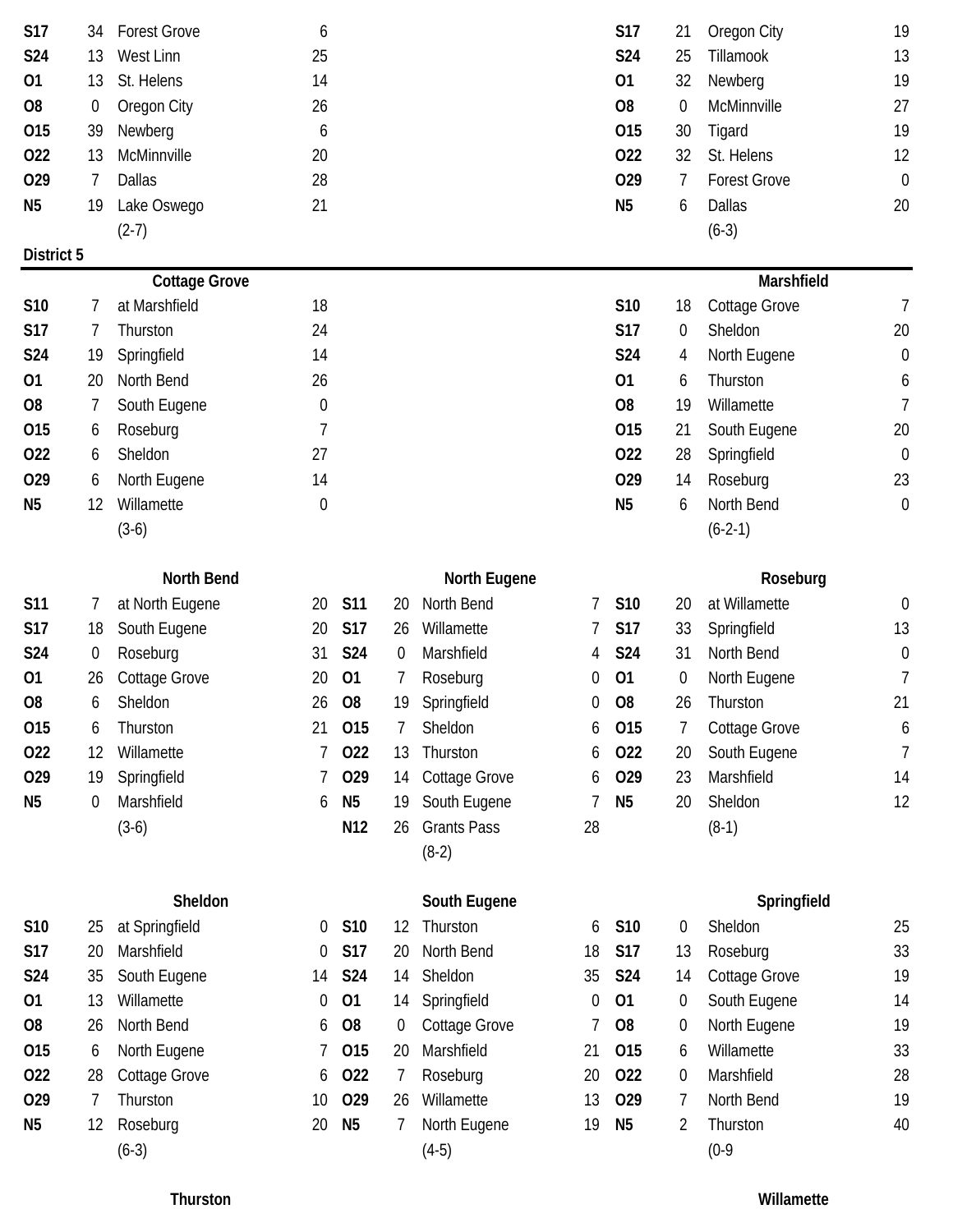| S10             | 6               | at South Eugene    | 12             |                |                |                      |                | S10            | 0                | Roseburg            | 20               |
|-----------------|-----------------|--------------------|----------------|----------------|----------------|----------------------|----------------|----------------|------------------|---------------------|------------------|
| <b>S17</b>      | 24              | Cottage Grove      | 7              |                |                |                      |                | <b>S17</b>     | 7                | North Eugene        | 26               |
| S24             | 17              | Willamette         | 2              |                |                |                      |                | S24            | 2                | Thurston            | 17               |
| 01              | 6               | Marshfield         | 6              |                |                |                      |                | 01             | 0                | Sheldon             | 13               |
| O <sub>8</sub>  | 21              | Roseburg           | 26             |                |                |                      |                | O <sub>8</sub> | 7                | marshfield          | 19               |
| 015             | 21              | North Bend         | 6              |                |                |                      |                | 015            | 33               | Springfield         | 6                |
| 022             | 6               | North Eugene       | 13             |                |                |                      |                | 022            | 7                | North Bend          | 12               |
| 029             | 10 <sup>°</sup> | Sheldon            | 7              |                |                |                      |                | 029            | 13               | South Eugene        | 26               |
| N <sub>5</sub>  | 40              | Springfield        | 2              |                |                |                      |                | N <sub>5</sub> | $\boldsymbol{0}$ | Cottage Grove       | 12               |
|                 |                 | $(5-3-1)$          |                |                |                |                      |                |                |                  | $(1-8)$             |                  |
|                 |                 |                    |                |                |                |                      |                |                |                  |                     |                  |
| District 6      |                 | Ashland            |                |                |                |                      |                |                |                  | Crater              |                  |
| S10             | 31              | at Lebanon         | 0              | S10            |                |                      |                | S10            | 36               | Sweet Home          | 6                |
| <b>S17</b>      | 38              | Eureka (CA)        | 6              | <b>S17</b>     |                |                      |                | S17            | 6                | Albany              | 27               |
| S24             | 6               | McNary             | 19             | S24            |                |                      |                | S24            | $\boldsymbol{0}$ | <b>Grants Pass</b>  | 33               |
| 01              | 6               | Albany             | 0              | 01             |                |                      |                | 01             | 2                | Medford             | $\overline{7}$   |
| O <sub>8</sub>  | 64              | Sweet Home         | 0              | O <sub>8</sub> |                |                      |                | O <sub>8</sub> | 19               | <b>McNary</b>       | 13               |
| 015             | 6               | <b>Grants Pass</b> | 20             | 015            |                |                      |                | 015            | $\boldsymbol{0}$ | Klamath Union       | 48               |
| 022             | 0               | Medford            | 3              | 022            |                |                      |                | 022            | 6                | Lebanon             | 6                |
| 029             | 6               | Klamath Union      | 15             | 029            |                |                      |                | 029            | 13               | Ashland             | 19               |
| N <sub>5</sub>  | 19              | Crater             | 13             | N <sub>5</sub> |                |                      |                | N <sub>5</sub> |                  | $(2-5-1)$           |                  |
|                 |                 | $(5-4)$            |                |                |                |                      |                |                |                  |                     |                  |
|                 |                 | <b>Grants Pass</b> |                |                |                | <b>Klamath Union</b> |                |                |                  | Medford             |                  |
| S10             | 19              | at Arcata (CA)     | 0              | S10            | 6              | Boise (ID)           | 13             | S10            | 41               | at North Salem      | $\boldsymbol{0}$ |
| <b>S17</b>      | 33              | North Salem        | 0              | <b>S17</b>     | 25             | Bend                 | 13             | <b>S17</b>     | 16               | Borah (ID)          | 14               |
| S24             | 33              | Crater             | 0              | <b>S24</b>     | 31             | North Salem          | 6              | S24            | 23               | South Salem         | $\boldsymbol{0}$ |
| 01              | 7               | Hudson's Bay (WA)  | 7              | 01             | 20             | Anderson (CA)        | 20             | 01             | 21               | Corvallis           | 20               |
| O <sub>8</sub>  | 21              | Klamath Union      | $\overline{2}$ | <b>O8</b>      |                | 12 Grants Pass       | 21             | O <sub>8</sub> | 7                | Crater              | $\overline{2}$   |
| 015             | 20              | Ashland            | 6              | 015            | 14             | Medford              | 16             | 015            | 16               | Klamath Union       | 14               |
| 022             | 53              | Corvallis          | 0              | 022            | 48             | Crater               | $\overline{0}$ | 022            | 3                | Ashland             | $\overline{0}$   |
| 029             | 21              | Olympia (WA)       | 0              | 029            |                | 15 Ashland           | 6              | 029            | 44               | Wooster ((Reno, NV) | 8                |
| N <sub>5</sub>  | 20              | Medford            | 0              | N <sub>5</sub> | $\overline{0}$ | South Salem          | $\overline{0}$ | N <sub>5</sub> | 0                | <b>Grants Pass</b>  | 20               |
| N12             | 28              | North Eugene       | 26             |                |                | $(4-3-2)$            |                |                |                  | $(8-1)$             |                  |
| N <sub>19</sub> | 7               | David Douglas      | 19             |                |                |                      |                |                |                  |                     |                  |
|                 |                 | $(9-1-1)$          |                |                |                |                      |                |                |                  |                     |                  |
|                 |                 |                    |                |                |                |                      |                |                |                  |                     |                  |
| District 7      |                 |                    |                |                |                |                      |                |                |                  |                     |                  |

|                 | <b>Baker</b> |                      |                |                 | <b>Bend</b> |                |    |                 |    | Hermiston           |    |  |
|-----------------|--------------|----------------------|----------------|-----------------|-------------|----------------|----|-----------------|----|---------------------|----|--|
| <b>S10</b>      | 0            | at Bishop Kelly (ID) | 20.            | <b>S11</b>      | 20.         | Central        |    | 13 S10          | 29 | at McLoughlin       | 6  |  |
| <b>S17</b>      | 13           | La Grande            |                | <b>S17</b>      | 13          | Klamath Falls  |    | 25 S17          | 18 | Camas (WA)          |    |  |
| <b>S24</b>      | 12           | McLoughlin           | $\overline{0}$ | <b>S24</b>      | 6           | Pendleton      |    | 33 <b>S24</b>   | 6  | <b>Crook County</b> | 0  |  |
| 01              | 20           | Hermiston            | 13             | 01              | 33          | La Grande      |    | 2 01            | 13 | Baker               | 20 |  |
| 08              | 14           | Pendleton            | 19             | <b>O8</b>       |             | 6 Crook County | 14 | <b>O8</b>       | 13 | Redmond             | 6  |  |
| 015             |              | <b>Crook County</b>  | 12 -           | O <sub>15</sub> | 13          | McLoughlin     | 14 | 015             | 19 | La Grande           | 6  |  |
| 022             |              | <b>Bend</b>          | 19             | O <sub>22</sub> | 19          | <b>Baker</b>   |    | 022             | 27 | McLoughlin          | 6  |  |
| O <sub>29</sub> | 6            | Redmond              |                | O <sub>29</sub> | 14          | Hermiston      | 26 | O <sub>29</sub> | 26 | Bend                | 14 |  |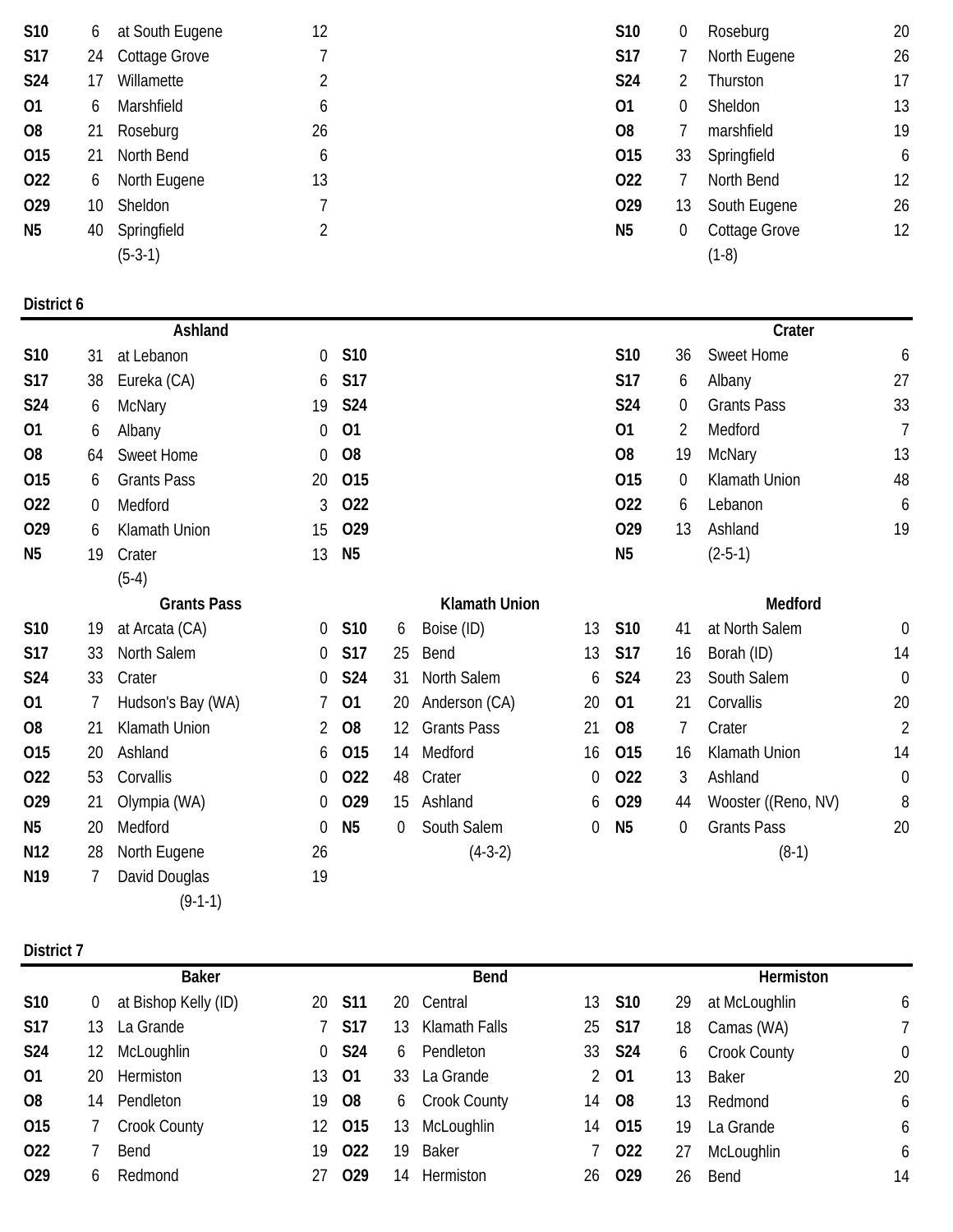| N <sub>5</sub>  | 12 | La Grande<br>$(3-6)$ | 13               | N <sub>5</sub> | 20          | Redmond      | 32 | N <sub>5</sub> | $\mathbf 0$    | Pendleton<br>$(7-2)$ | 25             |
|-----------------|----|----------------------|------------------|----------------|-------------|--------------|----|----------------|----------------|----------------------|----------------|
|                 |    | La Grande            |                  |                |             | McLoughlin   |    |                |                | Ontario              |                |
| S10             | 27 | Enterprise           | 0                | S10            | 6           | Hermiston    | 29 | S10            | 13             | Caldwell-ID          | 22             |
| <b>S17</b>      | 7  | <b>Baker</b>         | 13               | <b>S17</b>     | 19          | DeSales (WA) | 19 | <b>S17</b>     | 6              | Boise-ID             | 28             |
| <b>S24</b>      | 13 | Redmond              | 25               | <b>S24</b>     | 0           | <b>Baker</b> | 12 | <b>S24</b>     | 29             | Weiser-ID            | $\mathbf 0$    |
| 01              | 2  | Bend                 | 33               | 01             | 7           | Redmond      | 50 | 01             | 28             | Emmett-ID            | $\overline{1}$ |
| O <sub>8</sub>  | 19 | McLoughlin           | 14               | O <sub>8</sub> | 14          | La Grande    | 19 | O <sub>8</sub> | 20             | Meridian-ID          | 13             |
| 015             | 6  | Hermiston            | 19               | 015            | 14          | Bend         | 13 | 015            | $\mathbf 0$    | Payette-ID           | 6              |
| 022             | 12 | Pendleton            | 38               | 022            | 6           | Hermiston    | 27 | 022            | 24             | Nyssa                | $\mathbf 0$    |
| 029             | 7  | Crook County         | 25               | 029            | 19          | Pendleton    | 45 | 029            | 13             | Vale                 | 27             |
| N <sub>5</sub>  | 13 | <b>Baker</b>         | 12               | <b>N5</b>      | 0           | Crook County | 37 | N <sub>5</sub> | 41             | Vallivue-ID          | 6              |
|                 |    | $(3-6)$              |                  |                |             | $(1-7-1)$    |    |                |                | $(5-4)$              |                |
|                 |    | Pendleton            |                  |                |             | Prinville    |    |                |                | Redmond              |                |
| S <sub>10</sub> | 24 | at Eisenhower (WA)   | 7                | S10            | 26          | Madras       | 0  | S10            | 19             | <b>Burns</b>         | 7              |
| <b>S17</b>      | 18 | Pasco (WA)           | 6                | <b>S17</b>     | 32          | Lebanon      | 0  | <b>S17</b>     | 32             | Madras               | 6              |
| S24             | 33 | Bend                 | 6                | <b>S24</b>     | $\mathbf 0$ | Hermiston    | 6  | <b>S24</b>     | 25             | La Grande            | 13             |
| 01              | 45 | Crook County         | 14               | 01             | 14          | Pendleton    | 45 | 01             | 50             | McLoughlin           | $\overline{1}$ |
| O <sub>8</sub>  | 19 | <b>Baker</b>         | 14               | O <sub>8</sub> | 14          | Bend         | 6  | O <sub>8</sub> | 6              | Hermiston            | 13             |
| 015             | 31 | Redmond              | 12               | 015            | 12          | <b>Baker</b> | 7  | 015            | 12             | Pendleton            | 31             |
| 022             | 38 | La Grande            | 12               | 022            | 14          | Redmond      | 7  | 022            | $\overline{7}$ | Crook County         | 14             |
| 029             | 45 | McLoughlin           | 19               | 029            | 28          | La Grande    | 7  | 029            | 27             | <b>Baker</b>         | 6              |
|                 |    |                      |                  |                |             |              |    |                |                |                      |                |
| N <sub>5</sub>  | 25 | Hermiston            | 0                | N <sub>5</sub> | 37          | McLoughlin   | 0  | N <sub>5</sub> | 32             | Bend                 | 20             |
| N <sub>13</sub> | 14 | Corvallis            | $\boldsymbol{0}$ |                |             | $(7-2)$      |    |                |                | $(6-3)$              |                |
| N <sub>20</sub> | 0  | Reynolds             | 20               |                |             |              |    |                |                |                      |                |

|                |                | Albany             |   |                |                 |          | Corvallis          |             |
|----------------|----------------|--------------------|---|----------------|-----------------|----------|--------------------|-------------|
| <b>S10</b>     |                | at Corvallis       |   | 12 S10         | S <sub>10</sub> | 12       | Albany             |             |
| <b>S17</b>     | 26             | Crater             | 6 | S17            | S17             | 14       | McNary             |             |
| S24            | 26             | Lebanon            | 6 | <b>S24</b>     | S24             | 46       | <b>Sweet Home</b>  | 7           |
| 01             | $\overline{0}$ | Ashland            |   | 6 01           | 01              | 20       | Medford            | 21          |
| O <sub>8</sub> | 8              | Corvallis          |   | 14 08          | O <sub>8</sub>  | 14       | Albany             | 8           |
| 015            |                | South Salem        |   | 19 015         | O <sub>15</sub> | 27       | Lebanon            | $\mathbf 0$ |
| 022            | 45             | Sweet Home         |   | 7 022          | 022             | $\Omega$ | <b>Grants Pass</b> | 53          |
| 029            | 12             | <b>North Salem</b> |   | 6 029          | 029             | 6        | South Salem        | 13          |
| N <sub>5</sub> | 13             | McNary             |   | N <sub>5</sub> | N <sub>5</sub>  | 27       | <b>North Salem</b> | 6           |
|                |                | $(5-4)$            |   |                | N <sub>13</sub> | $\Omega$ | Pendleton          | 14          |
|                |                |                    |   |                |                 |          | $(6-4)$            |             |

|            |    | Lebanon           |                    |                | McNary         |          |          | <b>North Salem</b>    |    |
|------------|----|-------------------|--------------------|----------------|----------------|----------|----------|-----------------------|----|
| <b>S10</b> |    | Ashland           | 31 S10             | $\overline{0}$ | at South Salem | 21 S11   | 0        | Medford               | 41 |
| <b>S17</b> |    | 0 Crook County    | 32 S17             |                | Corvallis      | 14 S17   | $\Omega$ | Grants Pass           | 33 |
| <b>S24</b> |    | Albany            | 26 S <sub>24</sub> | 19             | Ashland        | 6 S24    | b        | Klamath Union         | 31 |
| 01         | 12 | <b>Sweet Home</b> | 6 01               |                | South Salem    | $0$ $01$ |          | 14 Ft. Vancouver (WA) |    |

# **North Salem**

|        | Medford               |    |
|--------|-----------------------|----|
| $\cup$ | Grants Pass           | 33 |
| 6.     | Klamath Union         | 31 |
|        | 14 Ft. Vancouver (WA) | 13 |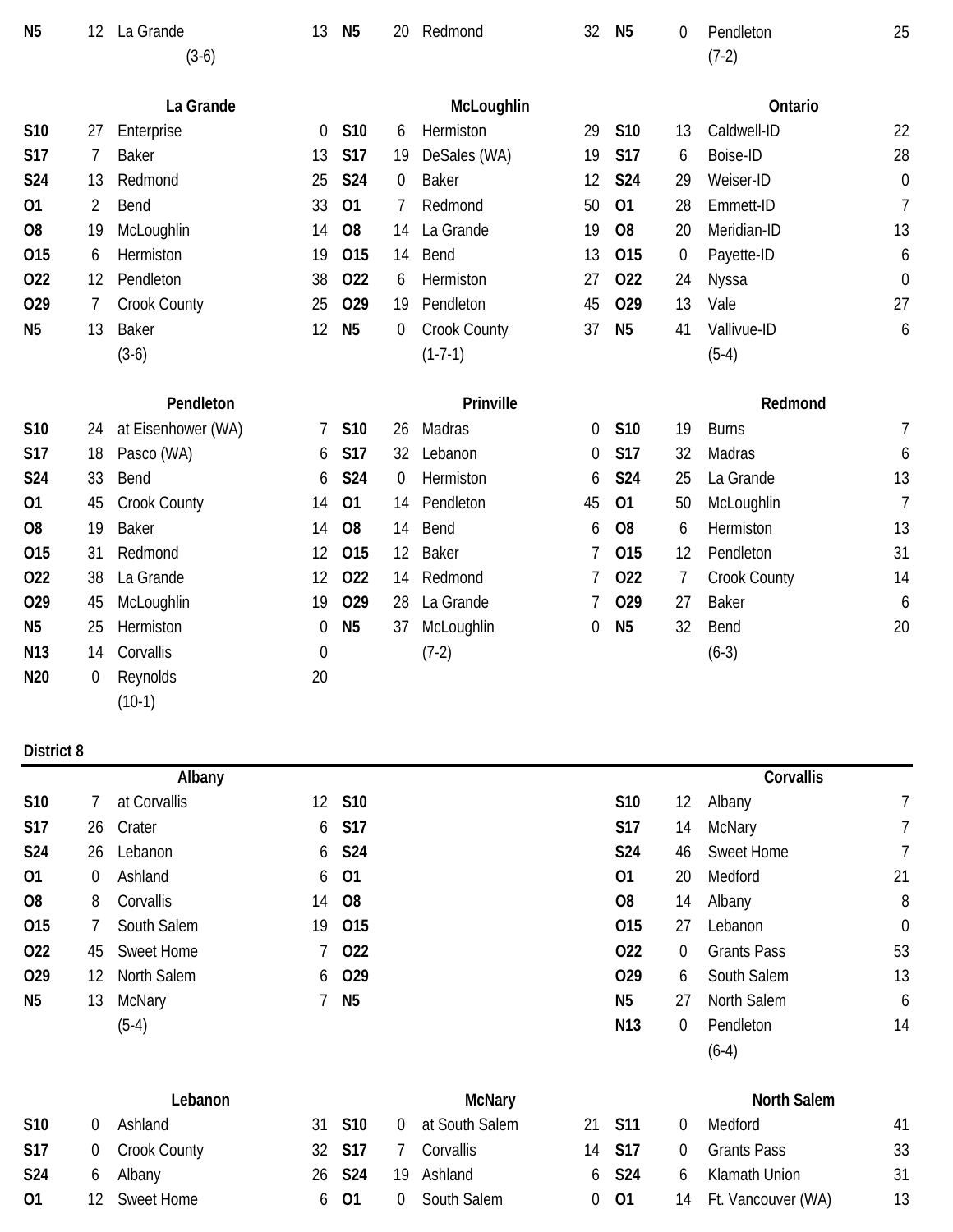| 08             | 0  | McNary         |                  | <b>O8</b>      |    | Lebanon           | 0  | O <sub>8</sub>  | 16                | South Salem       | 13 |
|----------------|----|----------------|------------------|----------------|----|-------------------|----|-----------------|-------------------|-------------------|----|
| 015            | 0  | Corvallis      | 27               | 015            | 13 | Crater            | 19 | O <sub>15</sub> | 26                | Sweet Home        | 6  |
| 022            | 6  | Crater         | 6                | 022            | 19 | North Salem       | 11 | 022             | 11                | McNary            | 19 |
| 029            | 49 | Sweet Home     | 0                | 029            | 19 | <b>Sweet Home</b> | 12 | 029             | 6                 | Albany            | 12 |
| N <sub>5</sub> |    | $(2-5-1)$      |                  | N <sub>5</sub> | 7  | Albany            | 13 | N <sub>5</sub>  | 6                 | Corvallis         | 27 |
|                |    |                |                  |                |    | $(4-4-1)$         |    |                 |                   | $(3-6)$           |    |
|                |    | South Salem    |                  |                |    |                   |    |                 |                   | <b>Sweet Home</b> |    |
| S10            | 21 | <b>McNary</b>  | $\boldsymbol{0}$ |                |    |                   |    | S10             | 6                 | at Crater         | 36 |
| <b>S17</b>     | 44 | Sweet Home     | $\boldsymbol{0}$ |                |    |                   |    | S17             | 0                 | South Salem       | 44 |
| S24            | 0  | Medford        | 23               |                |    |                   |    | S24             |                   | Corvallis         | 46 |
| 01             | 0  | <b>McNary</b>  | $\mathbf 0$      |                |    |                   |    | 01              | 6                 | Lebanon           | 12 |
| <b>O8</b>      | 13 | North Salem    | 15               |                |    |                   |    | O <sub>8</sub>  | 0                 | Ashland           | 64 |
| 015            | 19 | Albany         | 7                |                |    |                   |    | 015             | 6                 | North Salem       | 26 |
| 022            | 33 | Evergreen (WA) | 7                |                |    |                   |    | 022             | 7                 | Albany            | 45 |
| 029            | 13 | Corvallis      | 6                |                |    |                   |    | 029             | $12 \overline{ }$ | McNary            | 19 |
| N <sub>5</sub> | 0  | Klamath Union  | $\mathbf{0}$     |                |    |                   |    | N <sub>5</sub>  | 0                 | Lebanon           | 49 |
|                |    | $(5-2-2)$      |                  |                |    |                   |    |                 |                   | $(0-9)$           |    |

# **1965 Class A-2 Football Schedules and Scores**

| District 1      |                |                   |    |                |    |                   |          |                |          |                       |             |
|-----------------|----------------|-------------------|----|----------------|----|-------------------|----------|----------------|----------|-----------------------|-------------|
|                 |                | Clatskanie        |    |                |    |                   |          |                |          | Concordia             |             |
|                 | 13             | at Vernonia       | 13 |                |    |                   |          | S10            | 2        | at Hood River         | $\mathbf 0$ |
| <b>S10</b>      | $\overline{0}$ | North Catholic    | 34 |                |    |                   |          | <b>S18</b>     | 14       | Neah-Kah-Nie          | 21          |
| S <sub>17</sub> | 0              | Neah-Kah-Nie      | 25 |                |    |                   |          | S24            | 6        | at Seaside            | 20          |
| S24             | 7              | at Hood River     | 33 |                |    |                   |          | 02             | 20       | Warrenton             | 5           |
| 01              | 26             | Rainier           | 19 |                |    |                   |          | O <sub>9</sub> | 14       | North Catholic        | 52          |
| O <sub>8</sub>  |                | Concordia         |    |                |    |                   |          | 015            |          | at Clatskanie         |             |
| 015             | $\overline{0}$ | at Seaside        | 47 |                |    |                   |          | 022            | $\theta$ | at Scappoose          | 12          |
| 022             | $\overline{0}$ | at Warrenton      | 22 |                |    |                   |          | O30            | 6        | Rainier               | 6           |
| 029             |                | Scappoose         |    |                |    |                   |          | N <sub>6</sub> | 26       | Vernonia              | 6           |
| N <sub>6</sub>  |                |                   |    |                |    |                   |          |                |          |                       |             |
|                 |                | <b>Hood River</b> |    |                |    | Neah-Kah-Nie      |          |                |          | <b>North Catholic</b> |             |
|                 | 0              | Concordia Acad.   | 2  | S10            | 19 | Warrenton         | 12       | <b>S10</b>     | 13       | at Rainier            | 0           |
| S10             | 6              | Seaside           | 20 | S18            | 27 | at Concordia      | 14       | <b>S17</b>     | 34       | at Clatskanie         | $\mathbf 0$ |
| <b>S17</b>      | 26             | Warrenton         | 19 | <b>S24</b>     | 25 | at Clatskanie     | 0        | S25            | 26       | Scappoose             | 6           |
| S24             | 33             | Clatskanie        | 7  | 01             | 21 | Rainier           | 7        | 02             | 14       | Seaside               | 19          |
| 01              | 0              | Vernonia          | 6  | O <sub>8</sub> | 0  | at Seaside        | 3        | O <sub>9</sub> | 52       | at Concordia          | 14          |
| O <sub>8</sub>  | 23             | Rainier           |    | 015            | 33 | Scappoose         | 14       | 016            | 14       | Vernonia              | $\mathbf 0$ |
| 015             | 12             | North Catholic    | 13 | 022            | 19 | at Vernonia       | 18       | 022            | 13       | at Hood River         | 12          |
| 022             | 6              | Scappoose         |    | O30            | 6  | at North Catholic | 28       | <b>O30</b>     | 28       | Neah-Kah-Nie          | 6           |
| 029             | 0              | Neah-Kah-Nie      | 46 | N <sub>5</sub> | 48 | <b>Hood River</b> | $\theta$ | N <sub>5</sub> | 13       | at Warrenton          | 7           |
| N <sub>5</sub>  |                | $(3-6)$           |    |                |    |                   |          |                |          |                       |             |
|                 |                | Rainier           |    |                |    | Scappose          |          |                |          | Seaside               |             |
|                 | $\overline{0}$ | North Catholic    | 13 | S10            | 6  | Seaside           | 25       | <b>S10</b>     | 25       | Scappoose             | 6           |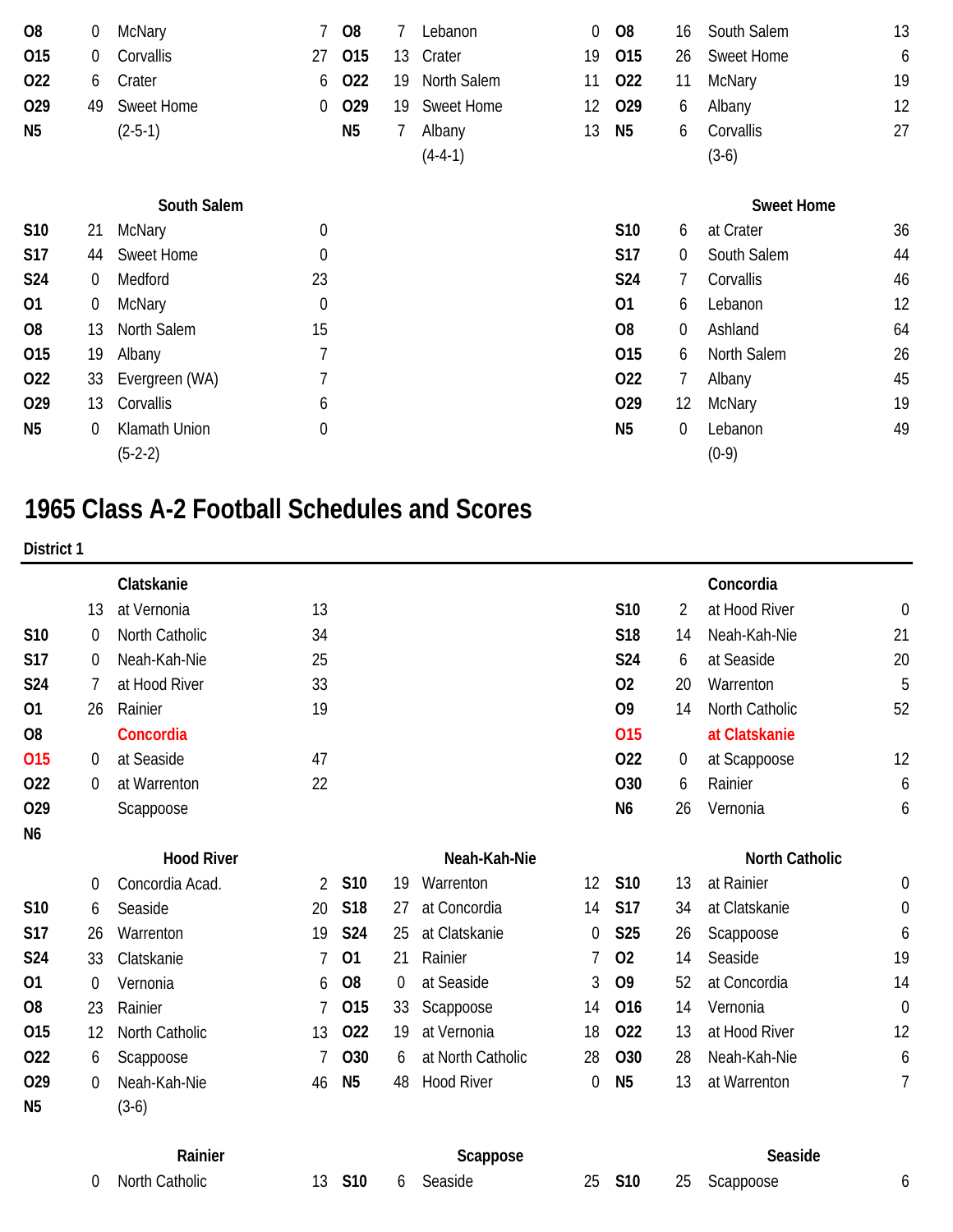| S10            | 7                | at Scappoose      | 25               | <b>S17</b>     | 25 | Rainier           |    | <b>S17</b>      | 20             | at Hood River     | 6                |
|----------------|------------------|-------------------|------------------|----------------|----|-------------------|----|-----------------|----------------|-------------------|------------------|
| S17            | 12               | Vernonia          |                  | <b>S25</b>     | 6  | North Catholic    | 26 | <b>S24</b>      | 20             | Concordia         | 6                |
| <b>S24</b>     |                  | Neah-Kah-Nie      | 21               | 01             | 19 | Vernonia          | 6  | 02              | 19             | at North Catholic | 14               |
| 01             | 19               | Clatskanie        | 26               | O <sub>8</sub> | 28 | Warrenton         | 13 | O <sub>8</sub>  | 3              | Neah-Kah-Nie      | $\theta$         |
| O <sub>8</sub> |                  | <b>Hood River</b> | 33               | 015            | 14 | Neah-Kah-Nie      | 33 | 015             | 26             | at Warrenton      | 7                |
| 015            | $\boldsymbol{0}$ | Warrenton         | 13               | 022            | 12 | Concordia         | 0  | 022             | 47             | Clatskanie        | $\mathbf 0$      |
| 022            | 6                | Concordia         | 6                | 029            | 7  | <b>Hood River</b> | 6  | 029             | 39             | Vernonia          | $\boldsymbol{0}$ |
| 029            | 32               | Seaside           | 6                | N <sub>5</sub> |    | Clatskanie (11/6) |    | N <sub>5</sub>  | 6              | at Rainier        | 32               |
| N <sub>5</sub> |                  | $(2-6-1)$         |                  |                |    |                   |    | N <sub>12</sub> | 7              | Sherwood          | 6                |
|                |                  |                   |                  |                |    |                   |    | n20             | 0              | Bandon            | 13               |
|                |                  | Vernonia          |                  |                |    |                   |    |                 |                | Warrenton         |                  |
|                | 13               | Clatskanie        | 13               |                |    |                   |    | S10             | 12             | at Neah-Kah-Nie   | 19               |
| <b>S10</b>     | 0                | Warrenton         | $\mathbf 0$      |                |    |                   |    | <b>S17</b>      | $\overline{0}$ | at Vernonia       | $\mathbf{0}$     |
| <b>S17</b>     | 7                | at Rainier        | 12               |                |    |                   |    | S24             | 19             | <b>Hood River</b> | 26               |
| <b>S24</b>     | 13               | at Scappoose      | 28               |                |    |                   |    | 02              | 6              | at Concordia      | 20               |
| 01             | 6                | <b>Hood River</b> | $\boldsymbol{0}$ |                |    |                   |    | O <sub>8</sub>  | 13             | at Scappoose      | 28               |
| O <sub>8</sub> | 0                | at North Catholic | 14               |                |    |                   |    | 015             | 7              | Seaside           | 26               |
| 016            | 18               | Neah-Kah-Nie      | 19               |                |    |                   |    | 022             | 13             | at Rainier        | $\theta$         |
| 022            | 0                | at Seaside        | 39               |                |    |                   |    | 029             | 12             | Clatskanie        | $\boldsymbol{0}$ |
| 029            | 6                | at Concordia      | 26               |                |    |                   |    | N <sub>5</sub>  | 7              | North Catholic    | 13               |
| N <sub>6</sub> |                  |                   |                  |                |    |                   |    |                 |                |                   |                  |

|                 |    | Amity              |    |                |    | <b>Banks</b>       |    |                 |    | Dayton             |    |
|-----------------|----|--------------------|----|----------------|----|--------------------|----|-----------------|----|--------------------|----|
|                 | 26 | Dayton             |    | S10            | 0  | at Yamhill-Carlton | 19 | S10             | 7  | at Amity           | 26 |
| S <sub>10</sub> | 14 | at Nestucca        | 6  | S17            | 8  | Willamina          | 13 | <b>S17</b>      | 12 | Sherwood           | 36 |
| <b>S17</b>      | 28 | <b>Banks</b>       |    | S24            | 7  | at Amity           | 28 | <b>S24</b>      | 7  | at Kennedy         | 26 |
| S24             | 25 | at Sheridan        | 0  | 01             | 0  | Sherwood           | 19 | 01              | 6  | at Nestucca        | 20 |
| 01              | 38 | Philomath          | 0  | O <sub>8</sub> | 20 | at Dayton          | 31 | O <sub>8</sub>  | 31 | <b>Banks</b>       | 20 |
| O <sub>8</sub>  | 20 | at Yamhill-Carlton | 6  | 015            | 14 | Nestucca           |    | 015             | 13 | at Sheridan        | 13 |
| 015             | 13 | Willamina          | 28 | 022            | 14 | Salem Academy      | 27 | 022             | 39 | Philomath          | 14 |
| 022             | 20 | at Stayton         | 27 | 029            | 13 | Sheridan           | 45 | 029             | 32 | at Yamhill-Carlton | 6  |
| 029             | 14 | at Sherwood        | 26 | N <sub>5</sub> | 13 | Philomath          | 12 | N <sub>5</sub>  | 7  | Willamina          | 12 |
| N <sub>5</sub>  |    |                    |    |                |    | $(2-7)$            |    |                 |    |                    |    |
|                 |    |                    |    |                |    |                    |    |                 |    |                    |    |
|                 |    | <b>Nestucca</b>    |    |                |    | Philomath          |    |                 |    | Sheridan           |    |
|                 | 7  | at Willamina       | 0  | <b>S10</b>     | 0  | Sheridan           | 19 | S <sub>10</sub> | 19 | at Philomath       | 0  |
| <b>S10</b>      | 6  | Amity              | 14 | <b>S17</b>     | 0  | at Taft            |    | <b>S17</b>      | 0  | Yamhill-Carlton    | 6  |
| <b>S17</b>      | 6  | at Sherwood        | 25 | S24            | 6  | at Yamhill-Carlton | 13 | <b>S24</b>      | 6  | at Willamina       | 20 |
| <b>S24</b>      | 20 | Dayton             | 6  | 01             | 12 | Williamnia         | 26 | 01              | 6  | Amity              | 25 |
| 01              | 6  | at Siuslaw         | 23 | O <sub>8</sub> | 0  | at Amity           | 38 | O <sub>8</sub>  | 12 | at Sherwood        | 25 |
| O <sub>8</sub>  |    | at Banks           | 14 | 015            | 0  | Sherwood           | 6  | 015             | 13 | Dayton             | 13 |
| 015             | 31 | Sheridan           | 7  | 022            | 14 | at Dayton          | 39 | 022             | 7  | at Nestucca        | 31 |
| 022             | 19 | at Philomath       | 0  | 029            | 0  | Nestucca           | 19 | 029             | 45 | <b>Banks</b>       | 13 |
| 029             | 9  | Yamhill-Carlton    |    | N <sub>5</sub> | 12 | at Banks           | 13 | N <sub>5</sub>  |    |                    |    |
| N <sub>5</sub>  |    |                    |    |                |    |                    |    |                 |    |                    |    |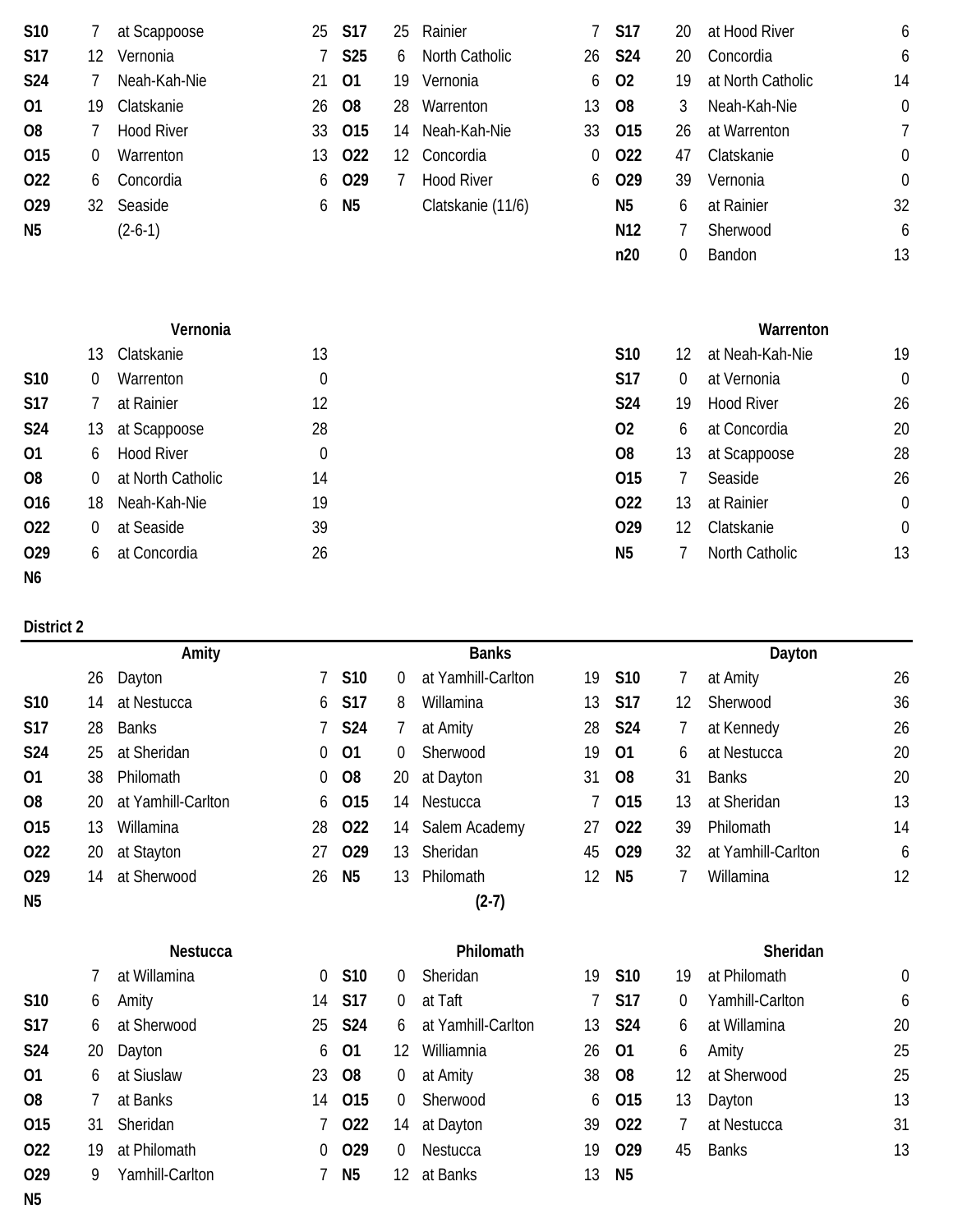|                 | Sherwood |                 |    |                 | Willamina        |                 |    |                |    | Yamhill-Carlton |             |  |  |
|-----------------|----------|-----------------|----|-----------------|------------------|-----------------|----|----------------|----|-----------------|-------------|--|--|
|                 | 18       | at Siletz       | 6  | S <sub>10</sub> | $\theta$         | Nestucca        | 7  | <b>S10</b>     | 19 | <b>Banks</b>    | $\theta$    |  |  |
| <b>S10</b>      | 36       | at Dayton       |    | 12 S17          | 13               | at Banks        |    | 8 S17          | 6  | at Sheridan     | $\mathbf 0$ |  |  |
| <b>S17</b>      | 25       | Nestucca        | 6  | <b>S24</b>      |                  | 20 Sheridan     |    | 6 S24          | 13 | Philomath       | 6           |  |  |
| <b>S24</b>      | 19.      | at Banks        | 0  | 01              |                  | 26 at Philomath | 12 | -01            | 12 | Waldport        | 7           |  |  |
| 01              | 25       | Sheridan        | 12 | <b>O8</b>       | 20               | Yamhill-Carlton | 13 | <b>O8</b>      | 13 | at Wimmaina     | 20          |  |  |
| O8              | 6        | at Philomath    | 0  | 015             | 12 <sup>12</sup> | Newport         |    | 21 015         | 6  | Amity           | 20          |  |  |
| 015             | 19       | Yamhill-Carlton |    | 6 022           | 28               | at Amity        | 13 | 022            | 6  | at Sherwood     | 19          |  |  |
| 022             | 26       | at Willamina    |    | 12 029          |                  | 12 Sherwood     |    | 26 029         | 6  | Dayton          | 32          |  |  |
| O <sub>29</sub> | 26       | Amity           | 14 | N5              | 12               | at Dayton       |    | N <sub>5</sub> |    | at Nestucca     | 9           |  |  |
| N5              | 6        | at Seaside      |    |                 |                  |                 |    |                |    |                 |             |  |  |
| N12             |          |                 |    |                 |                  |                 |    |                |    |                 |             |  |  |

|            | Mapleton |              |                | Newport        |                 |           |                |  |
|------------|----------|--------------|----------------|----------------|-----------------|-----------|----------------|--|
|            | 6        | Siuslaw      | 6              | S10            | 40              | Toledo    | $\overline{0}$ |  |
| S10        | $\prime$ | at Reedsport | 6              | <b>S17</b>     | 13              | Siuslaw   | 6              |  |
| <b>S17</b> | 6        | at Bandon    | 53             | S24            | 38              | Toledo    |                |  |
| <b>S24</b> | 6        | at Siuslaw   | 14             | 01             | 29              | Taft      |                |  |
| 01         | 6        | at Toledo    |                | O <sub>8</sub> | 27              | Waldport  | 6              |  |
| 08         | 14       | Taft         | 6              | 015            | 21              | Willamina | 19             |  |
| 015        | 31       | Waldport     | $\overline{0}$ | 022            | 22              | Reedsport | $7^{\circ}$    |  |
| 022        | 13       | Newport      | 26             | 029            | 26              | Mapleton  | 13             |  |
| 029        | 6        | Gold Beach   | 13             | N <sub>5</sub> | 12 <sup>°</sup> | Bandon    | 33             |  |
| <b>N5</b>  |          |              |                |                |                 | $(8-1)$   |                |  |

|                |    | Elmira           | 28  | S10            | 6  | Mapleton        | 6  | S10              | 0  | Cascade   |            |
|----------------|----|------------------|-----|----------------|----|-----------------|----|------------------|----|-----------|------------|
| <b>S11</b>     | 6  | Mapleton         |     | 7 S17          | 6  | at Newport      | 13 | S17              |    | Philomath |            |
| <b>S17</b>     | 6  | Siuslaw          |     | 7 S24          |    | Reedsport       |    | 6 S24            | 19 | Waldport  |            |
| <b>S24</b>     | 20 | Toledo           | 13. | - 01           | 14 | Mapleton        |    | 6 01             |    | Newport   | 29         |
| 01             | 6  | Taft             |     | 7 08           | 23 | Nestucca        |    | 6 08             |    | Reedsport | $\epsilon$ |
| O <sub>8</sub> | 18 | Waldport         |     | $0$ 015        | 18 | Toledo          |    | 7 015            | 6  | Mapleton  | 14         |
| 015            |    | Newport          |     | 22 022         |    | Taft            |    | 6 022            | 6  | Siuslaw   |            |
| 022            | 13 | Douglas          |     | 25 029         | 31 | Waldport        |    | 6 029            | 20 | Toledo    |            |
| 029            | 6  | Brookings-Harbor | 19  | N <sub>5</sub> |    | 12 Myrtle Point |    | 6 N <sub>5</sub> |    | $(4-4)$   |            |
| N <sub>5</sub> |    | $(2-7)$          |     |                |    | $(7-1-1)$       |    |                  |    |           |            |

|                | 0  | Newport     | 40          | <b>S10</b>      | O. | at Drain           |    |
|----------------|----|-------------|-------------|-----------------|----|--------------------|----|
| S10            | 26 | at Waldport | 0           | <b>S17</b>      | O. | Toledo             | 26 |
| <b>S17</b>     |    | Newport     | 38          | S <sub>24</sub> | 6  | Taft               | 19 |
| <b>S24</b>     | 13 | Reedsport   | 20          | 01              |    | at Yamhill-Carlton |    |
| 01             |    | Mapleton    | 6           | O <sub>8</sub>  | 6  | Newport            | 27 |
| O <sub>8</sub> |    | Siuslaw     | 18          | 015             | 0  | at Reedsport       | 18 |
| 015            | 15 | Gervais     | $\mathbf 0$ | 022             | 0  | at Mapleton        | 31 |
| 022            | 0  | Taft        | 20          | 029             | 5  | at Sdiuslaw        | 31 |
| 029            | 0  | Coquille    | 40          | N <sub>5</sub>  |    | Pacific            | 13 |

# **Reedsport Siuslaw Taft**

| S10 | 6  | Mapleton     |
|-----|----|--------------|
| S17 | 6  | at Newport   |
| S24 | 7  | Reedsport    |
| 01  | 14 | Mapleton     |
| O8  | 23 | Nestucca     |
| 015 | 18 | Toledo       |
| 022 | 7  | Taft         |
| 029 | 31 | Waldport     |
| N5  | 12 | Myrtle Point |
|     |    | $(7-1-1)$    |

| 5 | S10        | 0  | Cascade        | 9  |
|---|------------|----|----------------|----|
| 3 | <b>S17</b> |    | Philomath      | 0  |
| 5 | S24        | 19 | Waldport       | 6  |
| 5 | 01         | 7  | Newport        | 29 |
| 5 | O8         | 7  | Reedsport      | 6  |
| 7 | 015        | 6  | Mapleton       | 14 |
| 5 | 022        | 6  | <b>Siuslaw</b> | 7  |
| 5 | 029        | 20 | Toledo         | 0  |
| 5 | N5         |    | (4-4)          |    |

|     | Toledo           |             |    |                 | Waldport |                    |    |  |  |  |  |
|-----|------------------|-------------|----|-----------------|----------|--------------------|----|--|--|--|--|
|     | $\overline{0}$   | Newport     | 40 | S <sub>10</sub> | $\sigma$ | at Drain           |    |  |  |  |  |
| S10 | 26               | at Waldport | 0  | <b>S17</b>      | 0        | Toledo             | 26 |  |  |  |  |
| S17 |                  | Newport     | 38 | S <sub>24</sub> | 6        | Taft               | 19 |  |  |  |  |
| S24 | 13               | Reedsport   | 20 | 01              |          | at Yamhill-Carlton |    |  |  |  |  |
| 01  |                  | Mapleton    | 6  | O <sub>8</sub>  | 6        | Newport            | 27 |  |  |  |  |
| 80  |                  | Siuslaw     | 18 | 015             | 0        | at Reedsport       | 18 |  |  |  |  |
| 015 | 15               | Gervais     | 0  | 022             | 0        | at Mapleton        | 31 |  |  |  |  |
| 022 | $\left( \right)$ | Taft        | 20 | 029             | b.       | at Sdiuslaw        | 31 |  |  |  |  |
| 029 |                  | Coquille    | 40 | N <sub>5</sub>  |          | Pacific            | 13 |  |  |  |  |
|     |                  |             |    |                 |          |                    |    |  |  |  |  |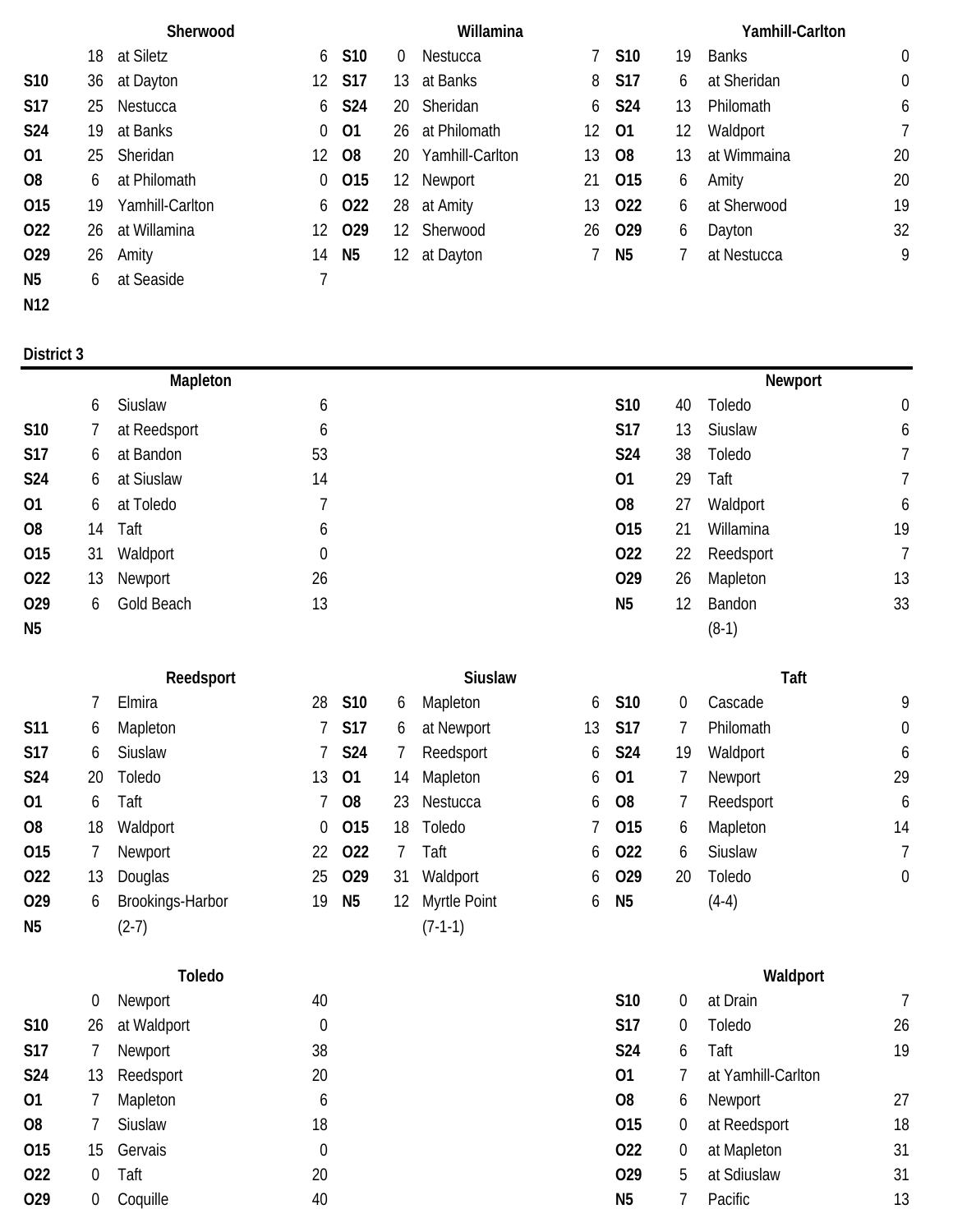| N <sub>5</sub> | $(3-6)$ |
|----------------|---------|
|                |         |

|                 |    | Bandon                 |                  |                |    | <b>Brookings</b>    |    |                |             | Coquille           |                  |
|-----------------|----|------------------------|------------------|----------------|----|---------------------|----|----------------|-------------|--------------------|------------------|
|                 | 59 | Pacific                | 6                | S10            | 42 | Eagle Point         | 7  | <b>S10</b>     | 33          | Douglas            | $\boldsymbol{0}$ |
| S10             | 46 | Elmira                 | $\boldsymbol{0}$ | <b>S17</b>     | 28 | at Phoenix          | 14 | <b>S17</b>     | 7           | at South Umpqua    | 13               |
| <b>S18</b>      | 53 | Mapleton               | 6                | <b>S24</b>     | 13 | Del Norte (CA)      | 32 | <b>S24</b>     | 25          | Glide              | 13               |
| <b>S24</b>      | 53 | Pacific                | 6                | 01             | 0  | <b>Gold Beach</b>   | 27 | 01             | 7           | Myrtle Point       | 19               |
| 01              | 33 | Gold Beach             | 13               | O <sub>8</sub> | 20 | Coquille            | 6  | O <sub>8</sub> | 6           | Brookings-Harbor   | 20               |
| O <sub>8</sub>  | 45 | Brookings-Harbor       | 14               | 015            | 14 | Bandon              | 45 | 015            | 31          | Pacific            | 14               |
| 015             | 25 | Myrtle Point           | 6                | 022            | 33 | Pacific             | 0  | 022            | 40          | Gold Beach         | 21               |
| 022             | 27 | Coquille               | 19               | 029            | 6  | Myrtle Point        | 13 | 029            | 19          | Bandon             | 27               |
| 029             | 33 | Newport                | 12               | N <sub>5</sub> | 19 | Reedsport           | 6  | N <sub>5</sub> | 40          | Toledo             | $\boldsymbol{0}$ |
| N <sub>5</sub>  | 12 | Junction City          | 7                |                |    | $(5-4)$             |    |                |             | $(5-4)$            |                  |
| N <sub>12</sub> | 13 | Seaside                | 0                |                |    |                     |    |                |             |                    |                  |
| N <sub>20</sub> | 6  | Serra Catholic         | 19               |                |    |                     |    |                |             |                    |                  |
| N27             |    | $(11-1)$               |                  |                |    |                     |    |                |             |                    |                  |
|                 |    | <b>Gold Beach</b>      |                  |                |    | <b>Myrtle Point</b> |    |                |             | Pacific            |                  |
|                 | 32 | <b>Illinois Valley</b> | 0                | S10            | 6  | South Umpqua        | 7  | S10            | 6           | at Bandon          | 59               |
| <b>S10</b>      | 31 | Oakridge               | 0                | <b>S17</b>     | 14 | at Glide            | 0  | <b>S17</b>     | 6           | at Illionis Valley | 19               |
| S128            | 34 | South Umpqua           | 0                | <b>S24</b>     | 7  | Douglas             | 0  | <b>S24</b>     | 7           | at Sutherlin       | 20               |
| S24             | 27 | Brookings-Harbor       | 0                | 01             | 19 | Coquille            | 7  | 01             | 6           | Bandon             | 53               |
| 01              | 13 | Bandon                 | 33               | O <sub>8</sub> | 47 | Pacific             | 6  | O <sub>8</sub> | 6           | Myrtle Point       | 47               |
| O <sub>8</sub>  | 7  | Myrtle Point           | 14               | 015            | 14 | Gold Bech           | 7  | 015            | 14          | Coquille           | 31               |
| 015             | 21 | Coquille               | 40               | 022            | 6  | Bandon              | 25 | 022            | $\mathbf 0$ | <b>Brookings</b>   | 33               |
| 022             | 33 | Pacific                | 14               | 029            | 13 | Brookings-Harbor    | 6  | 029            | 14          | Gold Beach         | 33               |
| 029             | 40 | Mapleton               | 6                | N <sub>5</sub> | 6  | Siuslaw             | 12 | N <sub>5</sub> | 13          | Waldport           | 7                |

# **District 5**

|                 |    | <b>Central Linn</b>     |    |                 |                | Creswell         |    |                 |    | Drain                |                |
|-----------------|----|-------------------------|----|-----------------|----------------|------------------|----|-----------------|----|----------------------|----------------|
|                 | 0  | St. Francis             | 26 | S <sub>10</sub> | $\overline{0}$ | at Pleasant Hill | 24 | S <sub>10</sub> |    | Waldport             | $\overline{0}$ |
| S10             | 0  | Pleasant Hill           | 14 | <b>S18</b>      |                | at St. Francis   |    | S17             | 13 | Sutherlin            | $\overline{7}$ |
| S17             | 6  | at Creswell             | 0  | S <sub>25</sub> | $\overline{0}$ | Central Linn     | 6  | <b>S24</b>      |    | at Pleasant Hill     | $\overline{7}$ |
| <b>S25</b>      | 27 | Junction city           | 13 | 01              | $\mathbf 0$    | at Oakridge      | 34 | 01              |    | Elmira               | 13             |
| 01              | 14 | Pleasant Hill at Lowell | 13 | O <sub>9</sub>  | 12             | at Elmira        | 12 | O <sub>8</sub>  | 19 | St. Francis          | $\mathbf 0$    |
| O <sub>8</sub>  | 6  | Elmira                  | 40 | 015             | 6              | st. Francis      | 33 | O <sub>15</sub> | 6  | at Oakridge          | $\theta$       |
| 015             | 20 | at Drain                | 32 | 022             | $\mathbf 0$    | at Junction City | 32 | 022             | 32 | <b>Central Linn</b>  | 20             |
| 022             | 13 | at St. Francis          | 20 | 029             | 18             | Pleasant Hill    | 12 | O <sub>29</sub> | 0  | at Junction City     | 25             |
| 030             | 19 | Oakridge                | 26 | N <sub>5</sub>  | 6              | at Drain         | 27 | N <sub>5</sub>  | 27 | Creswell             | 6              |
| N <sub>5</sub>  |    |                         |    |                 |                |                  |    |                 |    |                      |                |
|                 |    | Elmira                  |    |                 |                |                  |    |                 |    | <b>Junction City</b> |                |
|                 | 28 | Reedsport               | 7  |                 |                |                  |    | S <sub>10</sub> | 24 | at Oakridge          | 14             |
| <b>S11</b>      | 0  | at Bandon               | 46 |                 |                |                  |    | S17             |    |                      |                |
| S <sub>18</sub> | 0  | Junction City           | 6  |                 |                |                  |    | S24             | 6  | at Elmira            | $\theta$       |
| S24             | 13 | at Drain                | 7  |                 |                |                  |    | 01              | 27 | at Central Linn      | 13             |

**O29** 40 Mapleton 6 N5 6 Siuslaw 12 N5 13 Waldport

**N5** (6-3) (6-3)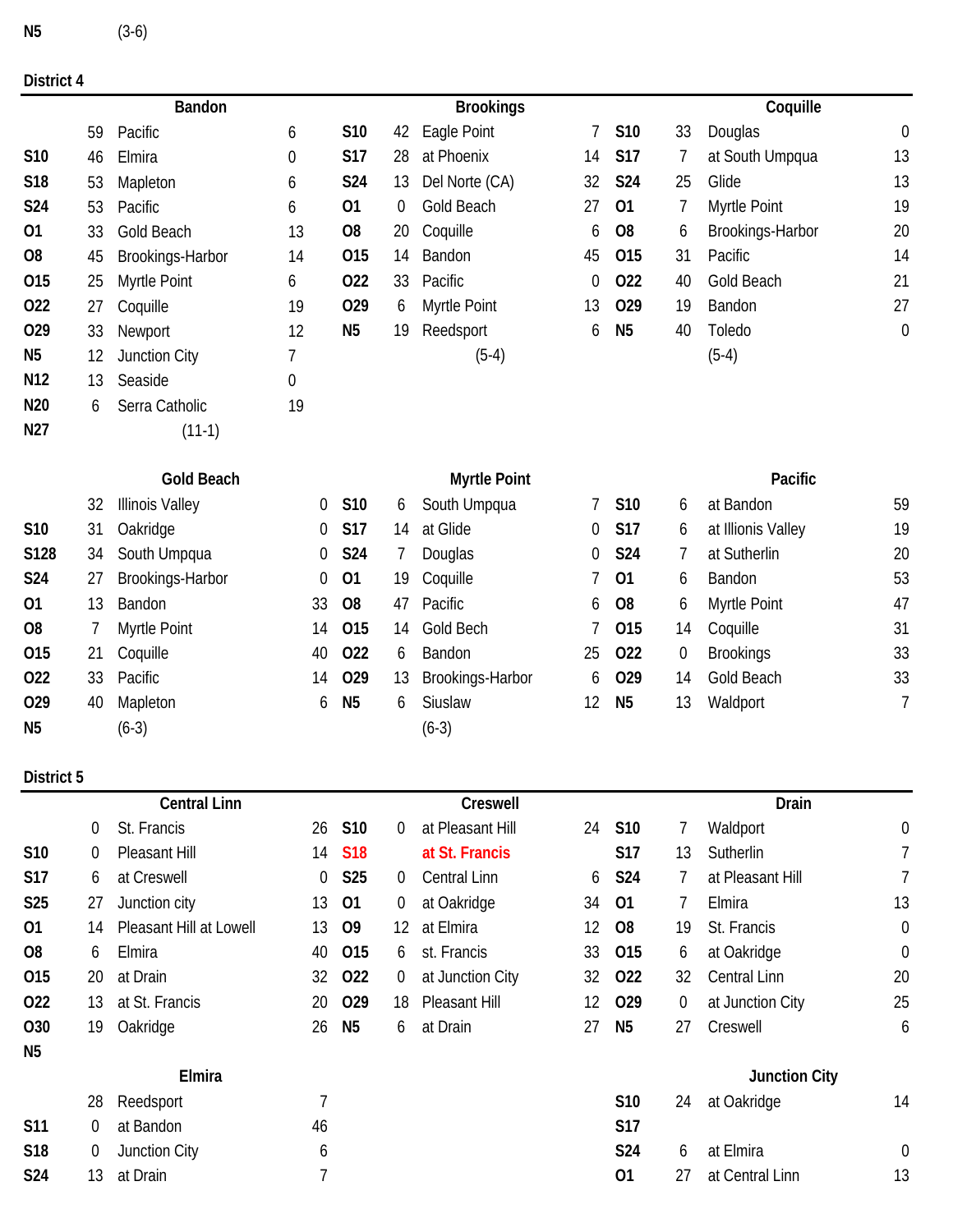| 01                | 12               | Creswell               | 12          |                 |                |                       |    | O <sub>8</sub>  | 13 | Oakridge             | 10               |
|-------------------|------------------|------------------------|-------------|-----------------|----------------|-----------------------|----|-----------------|----|----------------------|------------------|
| O <sub>9</sub>    | 40               | at Central Linn        | 6           |                 |                |                       |    | 015             | 20 | Pleasant Hill        | $\mathbf 0$      |
| 015               | 7                | at St. Francis         | 6           |                 |                |                       |    | 022             | 32 | Creswell             | $\boldsymbol{0}$ |
| 023               | 6                | Oakridge               | 20          |                 |                |                       |    | 029             | 25 | Drain                | $\boldsymbol{0}$ |
| 030               | 20               | Pleasant Hill          | 7           |                 |                |                       |    | N <sub>5</sub>  | 18 | St. Francis          | $\boldsymbol{0}$ |
| N <sub>6</sub>    |                  |                        |             |                 |                |                       |    | N <sub>12</sub> | 7  | Bandon<br>$(8-1)$    | 12               |
|                   |                  | Oakridge               |             |                 |                | <b>Pleasant Hill</b>  |    |                 |    | St. Francis          |                  |
|                   | 14               | Junction City          | 24          | S <sub>10</sub> | 24             | Creswell              | 0  | S10             | 26 | at Central Linn      | 0                |
| S10               | 0                | Gold Beach             | 31          | <b>S17</b>      | 14             | at Central Linn       | 0  | <b>S18</b>      |    | <b>Creswell</b>      |                  |
| S18               |                  | at St. Francis         |             | S24             | 7              | Drain                 | 7  | <b>S25</b>      |    | <b>Oakridge</b>      |                  |
| <b>S25</b>        | 34               | Creswell               | 0           | 02              | 0              | at St. Francis        |    | 02              | 7  | Pleasant Hill        | $\overline{0}$   |
| 01                | 10               | at Junction City       | 13          | O <sub>8</sub>  | 13             | Central Linn          | 14 | O <sub>8</sub>  | 0  | at Drain             | 13               |
| O <sub>8</sub>    | $\boldsymbol{0}$ | Drain                  | 6           | 015             | $\overline{0}$ | Junction City         | 20 | 015             | 33 | at Creswell          | 6                |
| 015               | 12               | <b>Pleaant Hill</b>    | 0           | 022             | 0              | at Oakridge           | 12 | 023             | 6  | Elmira               | 7                |
| 022               | 20               | at Elmira              | 6           | O <sub>29</sub> | 12             | at Creswell           | 18 | 029             | 20 | <b>Central Linn</b>  | 13               |
| 030               | 26               | at Central Linn        | 19          | N <sub>6</sub>  | 7              | at Elmira             | 20 | N <sub>5</sub>  | 0  | at Junction City     | 18               |
| N <sub>5</sub>    |                  |                        |             |                 |                |                       |    |                 |    |                      |                  |
| District 6 Umpqua |                  |                        |             |                 |                |                       |    |                 |    |                      |                  |
|                   |                  | Douglas                |             |                 |                |                       |    |                 |    | Glide                |                  |
|                   | 0                | Coquille               | 33          |                 |                |                       |    | S10             | 13 | St. Mary's           | 39               |
| S10               | 13               | at Eagle Point         | 13          |                 |                |                       |    | S17             | 0  | Myrtle Point         | 14               |
| <b>S17</b>        | 0                | at Myrtle Point        | 7           |                 |                |                       |    | S24             | 13 | at Coquille          | 25               |
| S24               | 0                | South Umpqua           | 7           |                 |                |                       |    | 01              | 13 | Central              | 24               |
| 01                | 21               | Glide                  | 6           |                 |                |                       |    | O <sub>8</sub>  | 6  | Douglas              | 21               |
| O <sub>8</sub>    | 6                | South Umpqua           | 19          |                 |                |                       |    | 015             | 23 | Riddle               | 6                |
| 015               | 7                | Sutherlin              | $\mathbf 0$ |                 |                |                       |    | 022             | 44 | Rogue River          | $\mathbf 0$      |
| 022               | 25               | Reedsport              | 13          |                 |                |                       |    | 029             | 19 | South Umpqua         | 21               |
| 029               | 26               | Riddle                 | 13          |                 |                |                       |    | N <sub>5</sub>  | 13 | Sutherlin            | 13               |
| N <sub>5</sub>    |                  | $(4-4-1)$              |             |                 |                |                       |    |                 |    | $(2-6-1)$            |                  |
|                   |                  | Riddle                 |             |                 |                | South Umpqua          |    |                 |    | Sutherlin            |                  |
|                   | 7                | at Sutherlin           | 24          | S10             | 7              | Myrtle Point          | 6  | S10             | 24 | Riddle               | 7                |
| S10               | 14               | Rogue River            | 0           | <b>S17</b>      | 13             | Coquille              |    | <b>S17</b>      | 7  | at Drain-            | 13               |
| <b>S17</b>        |                  | <b>Illionis Valley</b> |             | S24             | $\overline{0}$ | Gold Beach            | 34 | <b>S24</b>      | 20 | Pacific              | $\overline{7}$   |
| <b>S24</b>        | 0                | at Lakeview            | 13          | 01              | 7              | Douglas               | 0  | 01              | 19 | <b>Burns</b>         | 12               |
| 02                | 0                | Phoenix                | 6           | O <sub>8</sub>  | 14             | Sutherlin             | 0  | O <sub>8</sub>  | 0  | South Umpqua         | 14               |
| O <sub>8</sub>    | 6                | Glide                  | 23          | 015             | 19             | Douglas               | 6  | 015             | 7  | Roseburg JV-10/15-16 | 27               |
| 015               | 6                | at South Umpqua        | 32          | 022             | 32             | Riddle                | 6  | 022             | 0  | Douglas              | $\overline{7}$   |
| 022               | 12               | Sutherlin              | 18          | O <sub>29</sub> | 21             | Glide                 | 19 | 029             | 18 | Riddle-              | 12               |
| 029               | 13               | at Douglas             | 26          | N <sub>5</sub>  | 25             | Eagle Point           | 12 | N <sub>5</sub>  | 13 | Glide                | 13               |
| N <sub>5</sub>    |                  |                        |             | N12             | $\overline{0}$ | St. Mary's<br>$(8-2)$ | 6  |                 |    | $(4-4-1-)$           |                  |

**District 6 Rogue**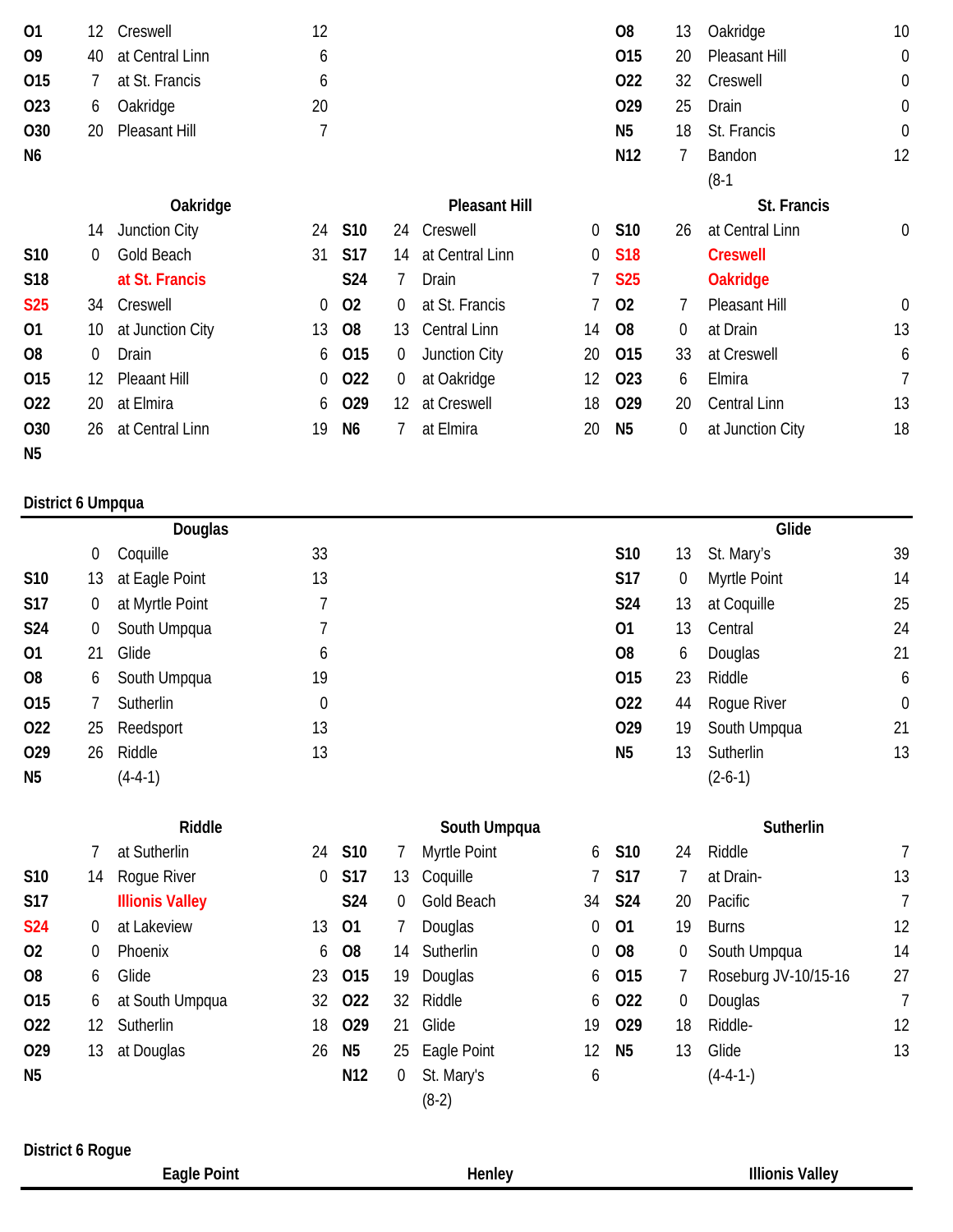|                | 7                | Brookings-Harbor       | 42               | <b>S10</b>      |                  | Chiloquin              |     | S10             | 7                | Gold Beach             | 34               |
|----------------|------------------|------------------------|------------------|-----------------|------------------|------------------------|-----|-----------------|------------------|------------------------|------------------|
| S10            | 13               | Douglas                | 13               | <b>S17</b>      | 13               | Mt. Shasta (CA)        | 777 | <b>S17</b>      | 19               | Pacific                | 6                |
| <b>S17</b>     | 6                | Rogue River            | 6                | <b>S25</b>      | $\boldsymbol{0}$ | at St. Mary's          | 27  | <b>S24</b>      |                  | <b>Riddle</b>          |                  |
| S24            | 13               | St. Mary's             | 34               | 01              | 6                | Phoenix                | 14  | 01              | 25               | Roque River            | 13               |
| 01             | $\boldsymbol{0}$ | Henley                 | 20               | O <sub>8</sub>  | 20               | Eagle Point            | 0   | O <sub>8</sub>  | 14               | St. Mary's             | 27               |
| O <sub>8</sub> | 6                | at Illinois Valley     | 19               | 015             | 19               | Sacred Heart (KF)      | 0   | 015             | 19               | Eagle Point            | 6                |
| 015            | 13               | Lakeview               | 6                | 022             | 20               | <b>Illinois Valley</b> | 0   | 022             | $\boldsymbol{0}$ | Henley                 | 20               |
| 022            | 6                | Phoenix                |                  | O <sub>29</sub> | 57               | Rogue River            | 0   | O30             | 27               | Lakeview               | 6                |
| 029            | 12               | South Umpqua           | 25               | N <sub>5</sub>  | 13               | Lakeview               | 18  | N <sub>5</sub>  | 26               | Phoenix                | $\boldsymbol{0}$ |
| N <sub>5</sub> |                  | $(1-6-2)$              |                  |                 |                  | $(5-3)$                |     |                 |                  |                        |                  |
|                |                  | Lakeview               |                  |                 |                  |                        |     |                 |                  | Phoenix                |                  |
|                |                  |                        |                  |                 |                  |                        |     | S10             | 13               | Serra Catholic         | 25               |
| S10            | 13               | at Burns               | 7                |                 |                  |                        |     | <b>S17</b>      | 14               | <b>Brookings</b>       | 28               |
| S17            | 19               | Phoenix                | 14               |                 |                  |                        |     | S <sub>25</sub> | 14               | at Lakeview            | 19               |
| <b>S25</b>     | 13               | Riddle                 | 0                |                 |                  |                        |     | 01              | 14               | Henley                 | 6                |
| )2             | 26               | at Rogue River         | $\boldsymbol{0}$ |                 |                  |                        |     | O <sub>8</sub>  | 3                | at Riddle              | $\boldsymbol{0}$ |
| O <sub>8</sub> | 9                | St. Mary's             | 40               |                 |                  |                        |     | 015             | 20               | Rogue River            | 4                |
| 016            | 6                | at Eagle Point         | 13               |                 |                  |                        |     | 023             | $\boldsymbol{0}$ | at St. Mary's          | 13               |
| 022            | 6                | <b>Illionis Valley</b> | 27               |                 |                  |                        |     | 029             | 7                | Eagle Point            | 6                |
| O30            | 18               | at Henley              | 13               |                 |                  |                        |     | N <sub>5</sub>  | $\boldsymbol{0}$ | at Illionis Valley     | 26               |
| N <sub>5</sub> |                  |                        |                  |                 |                  |                        |     |                 |                  |                        |                  |
|                |                  | <b>Rogue River</b>     |                  |                 |                  |                        |     |                 |                  | St. Mary's             |                  |
|                |                  | at Medford JV's        |                  |                 |                  |                        |     | S10             | 39               | Glide                  | 13               |
| <b>S10</b>     | 0                | at Riddle              | 14               |                 |                  |                        |     | S18             | 13               | at McLeod (CA)         | $\boldsymbol{0}$ |
| <b>S17</b>     | 6                | at Eagle Point         | 6                |                 |                  |                        |     | <b>S25</b>      | 27               | Henley                 | 0                |
| S24            | 13               | <b>Illionis Valley</b> | 25               |                 |                  |                        |     | 01              | 34               | Eagle Point            | 13               |
| 01             | $\overline{0}$   | Lakeview               | 26               |                 |                  |                        |     | O <sub>8</sub>  | 27               | <b>Illionis Valley</b> | 14               |
| O <sub>8</sub> | 4                | at Phoenix             | 26               |                 |                  |                        |     | 016             | 40               | at Lakeview            | 9                |
| 015            | 0                | at Glide               | 44               |                 |                  |                        |     | 023             | 13               | Phoenix                | $\boldsymbol{0}$ |
| 022            | 0                | at Henley              | 57               |                 |                  |                        |     | 029             |                  |                        |                  |
| 029            | 6                | St. Mary's             | 19               |                 |                  |                        |     | N <sub>5</sub>  | 19               | at Rogue River         | 6                |
| N <sub>5</sub> |                  |                        |                  |                 |                  |                        |     | N <sub>12</sub> | 6                | South Umpqua           | $\boldsymbol{0}$ |
|                |                  |                        |                  |                 |                  |                        |     | N20             | 7                | Serra Catholic         | 7                |
|                |                  |                        |                  |                 |                  |                        |     |                 |                  | (SC advances 357-157)  |                  |
|                |                  |                        |                  |                 |                  |                        |     |                 |                  |                        |                  |

| District 7      |     |                |                |                 |                |              |                |                    |          |                     |    |  |
|-----------------|-----|----------------|----------------|-----------------|----------------|--------------|----------------|--------------------|----------|---------------------|----|--|
|                 |     | <b>Burns</b>   |                | Enterprise      |                |              |                |                    |          | <b>Grant Union</b>  |    |  |
|                 |     | at Redmond     |                | 19 S10          | $\Omega$       | at La Grande |                | 27 S10             | 6        | <b>Wasco County</b> | 6  |  |
| S <sub>10</sub> |     | _akeview       | 13             | <b>S17</b>      | $\overline{0}$ | at Union     | 26             | S17                | $\Omega$ | at Wahtonka         | 30 |  |
| <b>S17</b>      | 69  | Wahtonka       | $\overline{0}$ | S24             | $\overline{0}$ | Nyssa        |                | 32 S <sub>24</sub> |          |                     |    |  |
| <b>S24</b>      | 12. | at Sutherlin   |                | 19 01           | $\overline{0}$ | Joseph       | 13             | 01                 | $\Omega$ | Sherman             | 40 |  |
| 01              | 18  | Madras         | $\overline{0}$ | <b>O8</b>       | 6              | at Vale      | 55             | <b>O8</b>          | 0        | Heppner             |    |  |
| O <sub>8</sub>  |     | at Sherman     |                | 14 016          | $\Omega$       | at Wallowa   | 24             | 015                | 6        | at Pilot Rock       | 6  |  |
| 015             | 6   | Heppner        | 26             | <b>O22</b>      |                | at Jospeh    |                | 022                | 6        | at Madras           | 26 |  |
| 022             | 13  | at Grant Union | 13             | O <sub>29</sub> | 12             | Elgin        | $\overline{0}$ | 029                | 13       | <b>Burns</b>        | 13 |  |
| O <sub>29</sub> |     |                |                | N <sub>5</sub>  | $\Omega$       | Wallowa      | 31             | N <sub>5</sub>     |          |                     |    |  |
| N <sub>5</sub>  |     |                |                |                 |                |              |                |                    |          |                     |    |  |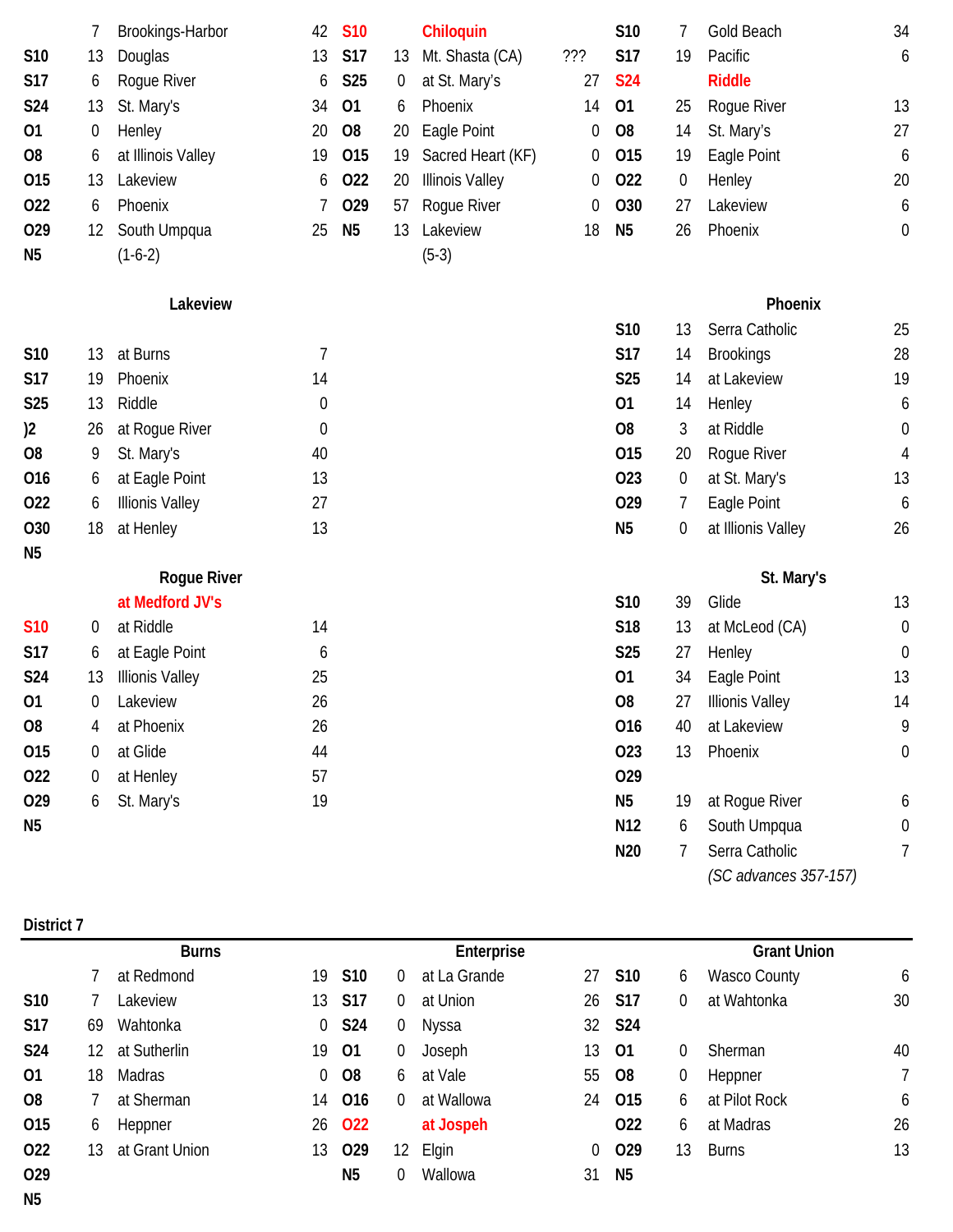|                 | Heppner  |                       |    | <b>Madras</b>  |                |                     |             |                 | <b>Nyssa</b> |                      |                |
|-----------------|----------|-----------------------|----|----------------|----------------|---------------------|-------------|-----------------|--------------|----------------------|----------------|
|                 | 25       | Pilot Rock            | 7  | S10            | $\overline{0}$ | at Crook County     | 26          | <b>S10</b>      | 6            | Meridan (ID)         | 27             |
| S <sub>10</sub> | 25       | at Condon             | 6  | <b>S17</b>     | 6              | Redmond             | 32          | <b>S17</b>      | 14           | at Vallivue (ID)     | 13             |
| <b>S17</b>      |          |                       |    | S24            | 13             | Sherman             | 19          | <b>S24</b>      | 32           | at Enterprise        | $\mathbf 0$    |
| <b>S24</b>      | 0        | at Wahtonka           | 12 | 01             | 18             | <b>Wasco County</b> | 0           | 01              | 0            | at Wesier ID)        | 30             |
| 01              | 7        | at Grant Union        | 0  | O <sub>8</sub> | 0              | at Burns            | 18          | O <sub>8</sub>  | 18           | Emmett (ID)          | $\mathbf 0$    |
| O <sub>8</sub>  | 13       | Madras                | 20 | 015            | 20             | at Heppner          | 13          | 015             | 7            | at Vale              | 41             |
| 015             | 26       | at Burns              | 6  | 022            | 26             | <b>Grant Union</b>  | 6           | O <sub>22</sub> | 0            | Ontario              | 24             |
| 022             | 26       | Sherman               |    | 029            | $\overline{0}$ | at Wahtonka         | 13          | 029             | 0            | Payette (ID)         | 26             |
| 029             |          |                       |    | N <sub>5</sub> |                |                     |             | N <sub>5</sub>  |              |                      |                |
| N <sub>5</sub>  |          |                       |    |                |                |                     |             |                 |              |                      |                |
|                 |          | <b>Sherman County</b> |    |                |                | Vale                |             |                 |              | Wahtonka             |                |
|                 | 25       | at Umatilla           | 16 | S10            | 41             | at Emmett (ID)      | 13          | <b>S10</b>      | 14           | at White Salmon (WA) | $\theta$       |
| S <sub>10</sub> | 7        | Woodburn              | 26 | <b>S17</b>     | 7              | Meridian (ID)       | 21          | <b>S17</b>      | 30           | <b>Grant Union</b>   | 6              |
| <b>S17</b>      | 19       | at Madras             | 0  | S24            | 35             | Vallivue (ID)       | 6           | S24             | 0            | at Burns             | 6              |
| <b>S24</b>      | 40       | <b>Grant Union</b>    | 0  | 01             | 42             | Payette (ID)        | 13          | 01              | 12           | Heppner              | $\mathbf 0$    |
| 01              | 6        | at White Salmon (WA)  | 19 | O <sub>8</sub> | 55             | Enterprise          | 6           | O <sub>8</sub>  |              |                      |                |
| O <sub>8</sub>  | 14       | <b>Burns</b>          |    | 015            | 41             | Nyssa               |             | 015             | 21           | at MacLaren          | $\mathbf 0$    |
| 015             | $\theta$ | Wahtonka              | 6  | 022            | 21             | Weiser (ID)         | 12          | 022             | 6            | at Sherman           | $\mathbf 0$    |
| 022             | 7        | at Heppner            | 26 | 029            | 28             | Ontario             | 13          | 029             | 13           | Madras               | $\mathbf 0$    |
| 029             |          |                       |    | <b>N5</b>      |                | Wahtonka            | $\mathbf 0$ | N <sub>5</sub>  | 0            | at Wahtonka          | $\overline{1}$ |
| N <sub>5</sub>  |          |                       |    | N13            | 7              | Serra Catholic      | 23          |                 |              |                      |                |
|                 |          |                       |    |                |                | $(8-2)$             |             |                 |              |                      |                |

|                 |    | <b>Cascade Union</b> |    | Central        |          |                     |             |  |  |
|-----------------|----|----------------------|----|----------------|----------|---------------------|-------------|--|--|
|                 | 9  | at Taft              | 0  | S11            | 13       | Bend                | 20          |  |  |
| S10             | 13 | Gervais              | 6  | <b>S17</b>     | $\Omega$ | Serra Catholic      | 19          |  |  |
| <b>S17</b>      | 6  | at centraC           | 38 | S24            | 38       | Cascade             | 6           |  |  |
| <b>S24</b>      | 0  | at North Marion      | 40 | 01             | 24       | Glide               | 13          |  |  |
| 01              | 0  | Woodburn             | 13 | O <sub>8</sub> | 0        | Stayton             | 14          |  |  |
| O <sub>8</sub>  | 0  | at Stayton           | 52 | 015            | 12       | <b>North Marion</b> | 18          |  |  |
| 015             | 0  | Serra Cat6holic      | 53 | 022            | 25       | Kennedy             | $\mathbf 0$ |  |  |
| 022             | 0  | Santiam              | 27 | 029            |          | Serra Catholic      | 19          |  |  |
| O <sub>29</sub> | 6  | at Kennedy           | 23 | N <sub>5</sub> | 20       | Woodburn            | 13          |  |  |
| N <sub>5</sub>  |    |                      |    |                |          | $(4-5)$             |             |  |  |

|                 |    |                  |     | S <sub>10</sub> | 6  | Santiam         | 6   | <b>S11</b>      |    | South Salem JV's  | $\overline{0}$ |
|-----------------|----|------------------|-----|-----------------|----|-----------------|-----|-----------------|----|-------------------|----------------|
| <b>S10</b>      | 6. | at Cascade Union | 13. | S17             | 6  | Stayton         | 13  | <b>S17</b>      | 25 | at Santiam        |                |
| <b>S17</b>      | 0  | at Stayton       | 25  | S24             |    | 26 Dayton       |     | 6 S24           | 6  | at Serra Catholic | 44             |
| <b>S24</b>      |    | Santiam          |     | 20 01           |    | at Woodburn     | 25  | - 01            | 40 | Cascade Union     | $\overline{0}$ |
| 01              | 0  | North Marion     |     | 32 08           |    | Serra Catholic  | 32  | -08             | 32 | at Gervais        | $\overline{0}$ |
| 08              | 3  | Kennedy          | 13  | O <sub>15</sub> | 13 | at Gervais      |     | 3 015           | 18 | at Central        | 12             |
| 015             |    |                  |     | 022             | 0  | at Central      | 25. | 022             | 12 | <b>Woodburn</b>   | 6              |
| 022             | 0  | at Woodburn      | 32  | O <sub>29</sub> | 19 | at North Marion | 13  | O <sub>29</sub> | 13 | Kennedy           | 19             |
| O <sub>29</sub> |    | 33 Scio          | 0   | N5              | 23 | Casccade Union  | 6   | N <sub>5</sub>  | 20 | Stayton           | 13             |
| N <sub>5</sub>  |    |                  |     |                 |    |                 |     |                 |    |                   |                |

**Gervais Constanting Constanting Constanting Constanting Constanting Constanting Constanting Constanting Constanting Constanting Constanting Constanting Constanting Constanting Constanting Constanting Constanting Constan**